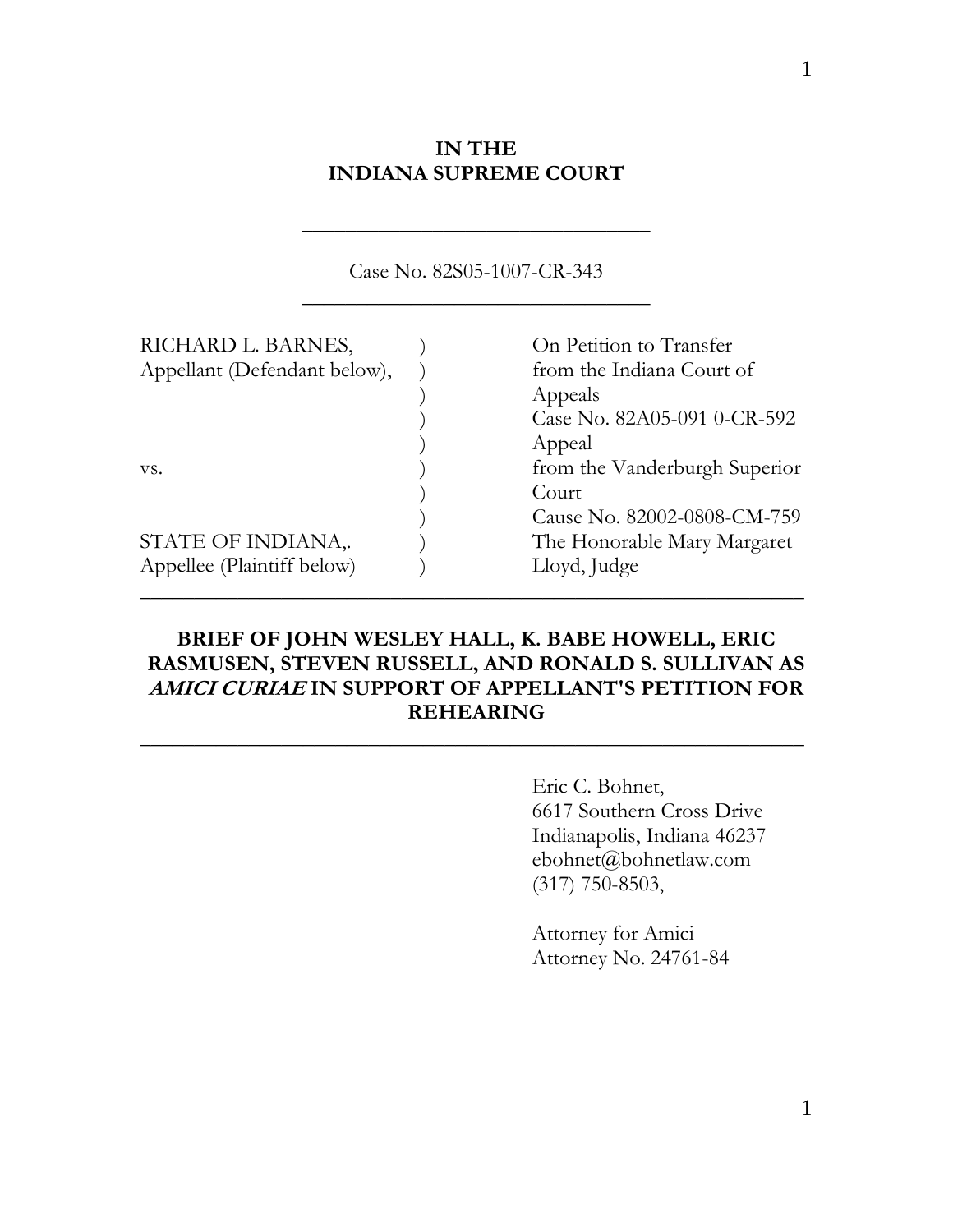## **TABLE OF CONTENTS**

|                                                                                                                                                                                                       | $P_{\text{age}}$ |
|-------------------------------------------------------------------------------------------------------------------------------------------------------------------------------------------------------|------------------|
|                                                                                                                                                                                                       |                  |
|                                                                                                                                                                                                       |                  |
|                                                                                                                                                                                                       |                  |
| I. Public Policy Favors the Right to Resist Unlawful Police Action,                                                                                                                                   |                  |
| II. Ind. Code $\int 1-1-2-1$ and $\int 1-1-2-2$ Require that Indiana Courts<br>Follow the English Common Law of 1607 and Not Create<br>Common-Law Crimes, so the Court Should Ask for Briefing on the |                  |
| Antiquity of the Right to Resist Entry and Cannot Create the New                                                                                                                                      |                  |
| III. Illegal Police Action Associated with Domestic Violence Should                                                                                                                                   |                  |
|                                                                                                                                                                                                       |                  |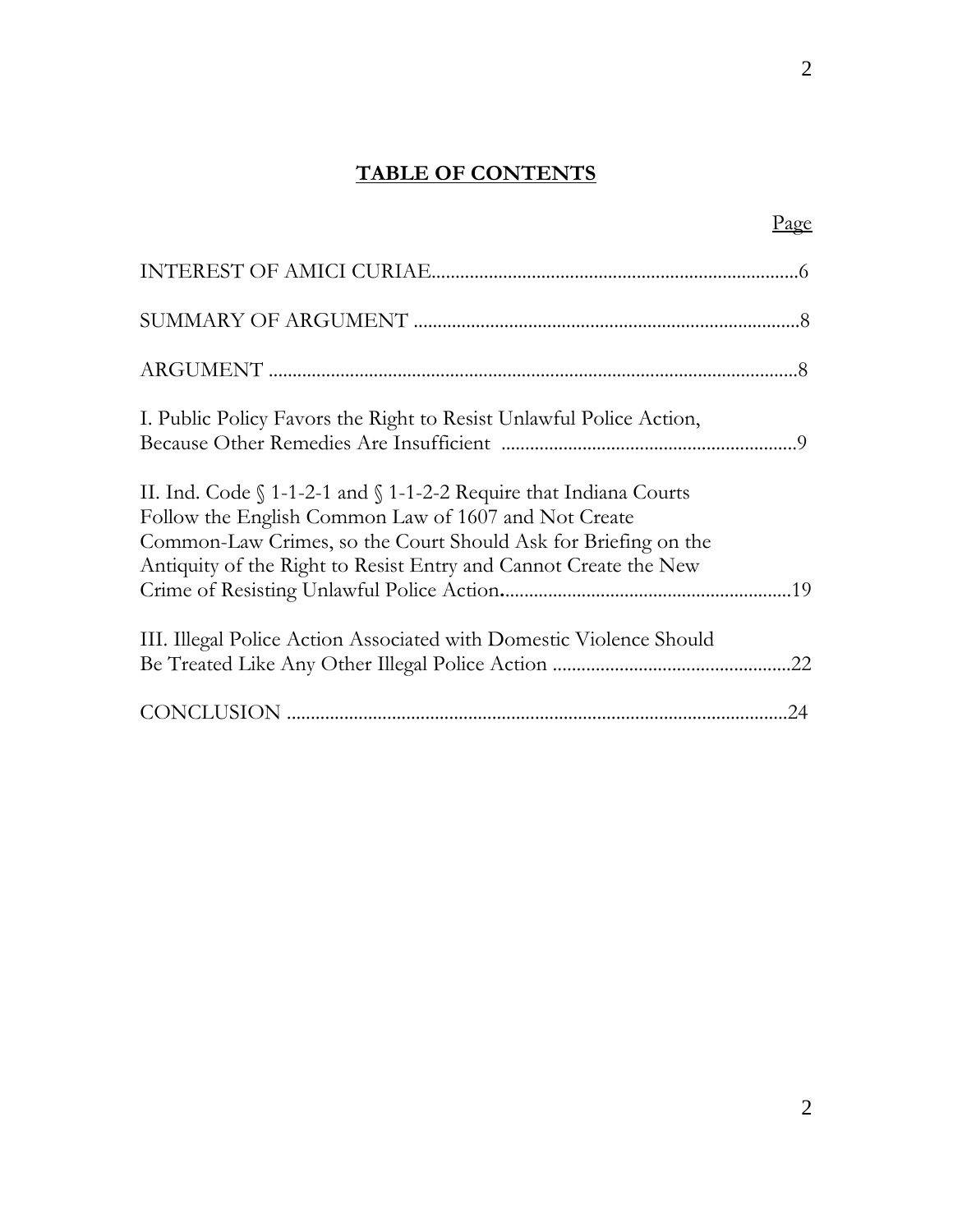## **TABLE OF AUTHORITIES**

| <b>Pages</b><br><b>Statutes</b>                                                  |
|----------------------------------------------------------------------------------|
|                                                                                  |
|                                                                                  |
|                                                                                  |
| <b>Cases</b>                                                                     |
|                                                                                  |
|                                                                                  |
|                                                                                  |
|                                                                                  |
|                                                                                  |
|                                                                                  |
|                                                                                  |
|                                                                                  |
|                                                                                  |
| <i>Wilkes v. Wood,</i> 19 Howell's St. Tr. 1153, 98 Eng. Rep. 489 (K.B. 1763) 21 |
| Leach v. Money [Three King's Messengers] 19 Howell's St. Tr. 1001, 97 Eng.       |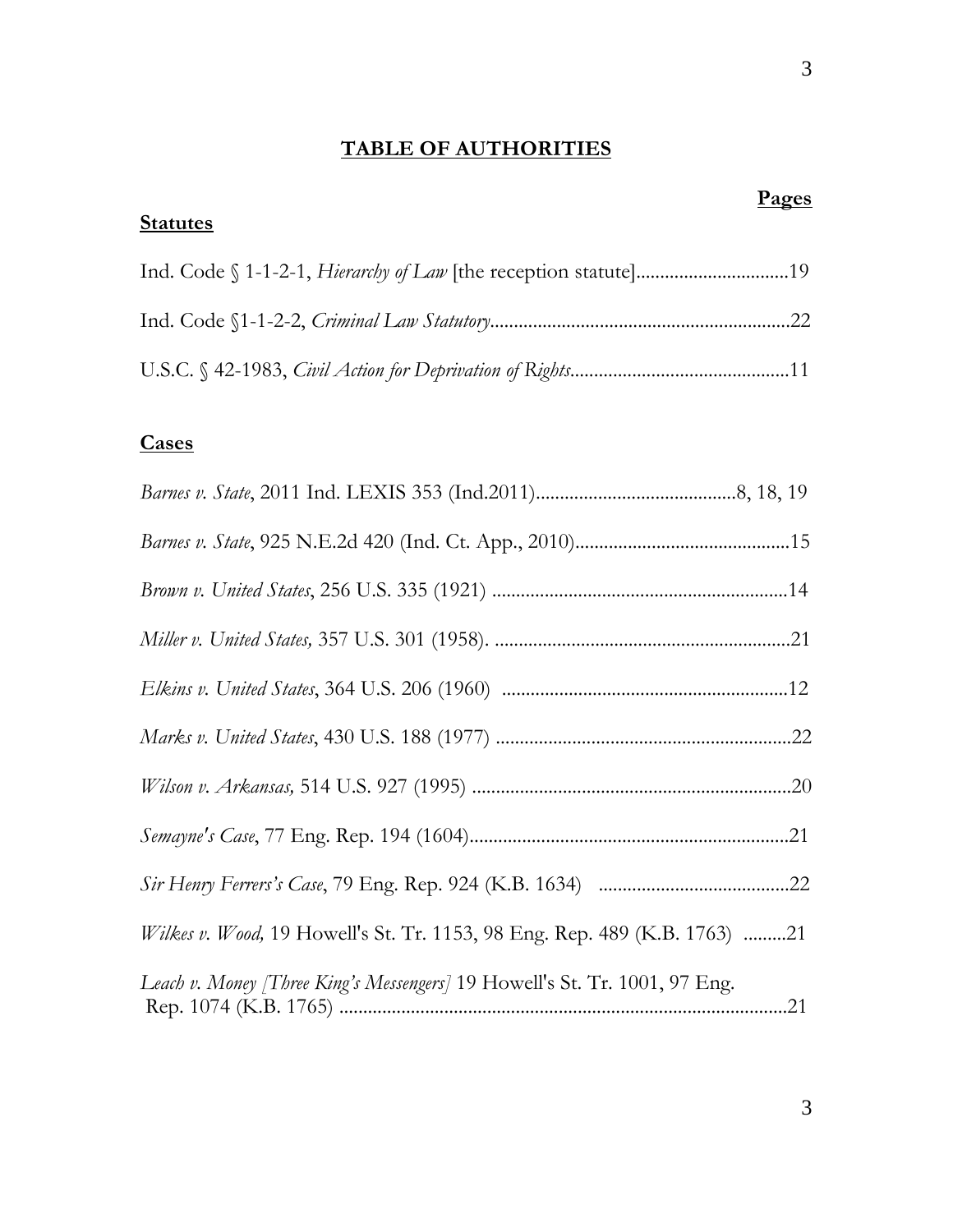## **Miscellaneous**

| Petition to Transfer, Barnes v. Indiana, Cause no. 82A05-0910-GR~592,                                                                            |
|--------------------------------------------------------------------------------------------------------------------------------------------------|
| <i>Petition for Rehearing, Barnes v. Indiana, Cause no. 82A05-0910-GR~592,</i>                                                                   |
| Brief of Amici Curiae Senators M. Young et al., Barnes v. Indiana, Cause no.                                                                     |
| Joseph Fred Benson, Reception of the Common Law in Missouri, 67 Mo. L.                                                                           |
| Ray F. Bowman III, <i>English Common Law and Indiana Jurisprudence</i> ,<br>.22                                                                  |
| Clickorlando.com, Woman: Orlando Cop Broke My Teeth in Takedown,<br>http://www.clickorlando.com/news/27952314/detail.html,                       |
| Clickorlando.com, untitled,<br>http://www.clickorlando.com/video/27960309/index.html (2011) 17                                                   |
| Craig Hemmens & Daniel Levin, Not a Law at All?: A Call for the Return to<br>the Common Law Right to Resist Unlawful Arrest, 29 Sw. U. L. Rev. 1 |
| Max Hochandael & Harry W. Stege, Criminal Law: The Right to Resist an                                                                            |
| Indiana University Department of History, A Closer Look at Indiana's Klan,<br>http://www.iub.edu/~imaghist/for_teachers/mdrnprd/lstmp/Klan.html  |
| Arnold H. Loewy, The Fourth Amendment as a Device for Protecting the Innocent,                                                                   |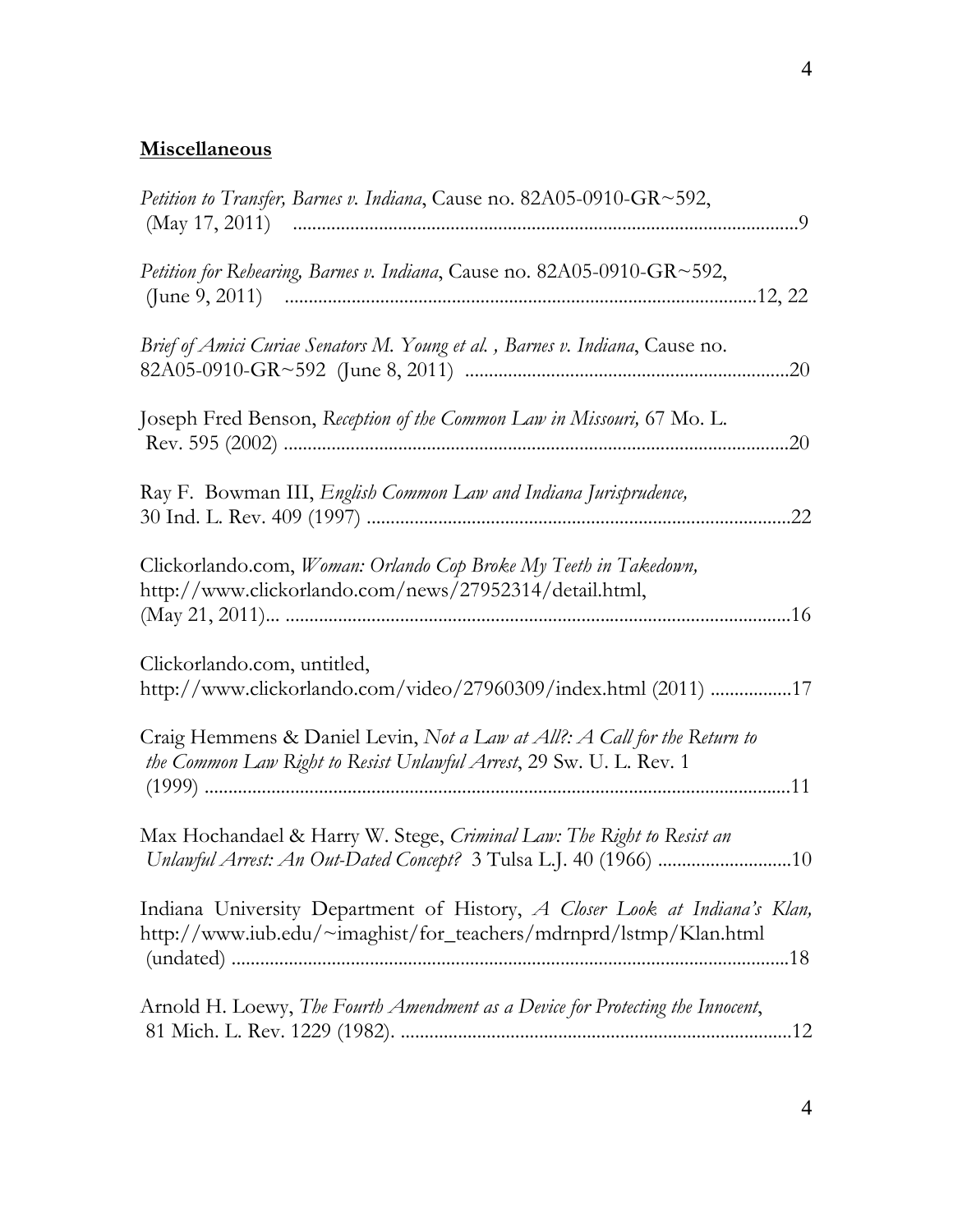| Darrell A. H. Miller, Retail Rebellion and the Second Amendment, 86 Indiana                    |
|------------------------------------------------------------------------------------------------|
|                                                                                                |
| Marc L. Miller and Ronald F. Wright, Secret Police and the Mysterious                          |
| Bianca Prieto, Lawyer: Woman's Teeth Broken during Arrest by Orlando Cop,<br>Orlando Sentinel, |
| http://articles.orlandosentinel.com/2011-05-21/news/os-orlando-police-                         |
| brutality-allegatio20110520_1_orlando-police-orlando-officer-arrest                            |
|                                                                                                |
| Sam B. Warner, The Uniform Arrest Act, 28 Va. L. Rev. 315 (1942) 10                            |
| WFTV, Surveillance Shows Officer Throwing Woman on Ground,                                     |
| http://www.wftv.com/news/27968788/detail.html (May 20, 2011) 17                                |
| Chris Young, Pay Daze, Pittsburgh City Paper,                                                  |
| http://www.pittsburghcitypaper.ws/gyrobase/Content?oid=oid%3A83636                             |
|                                                                                                |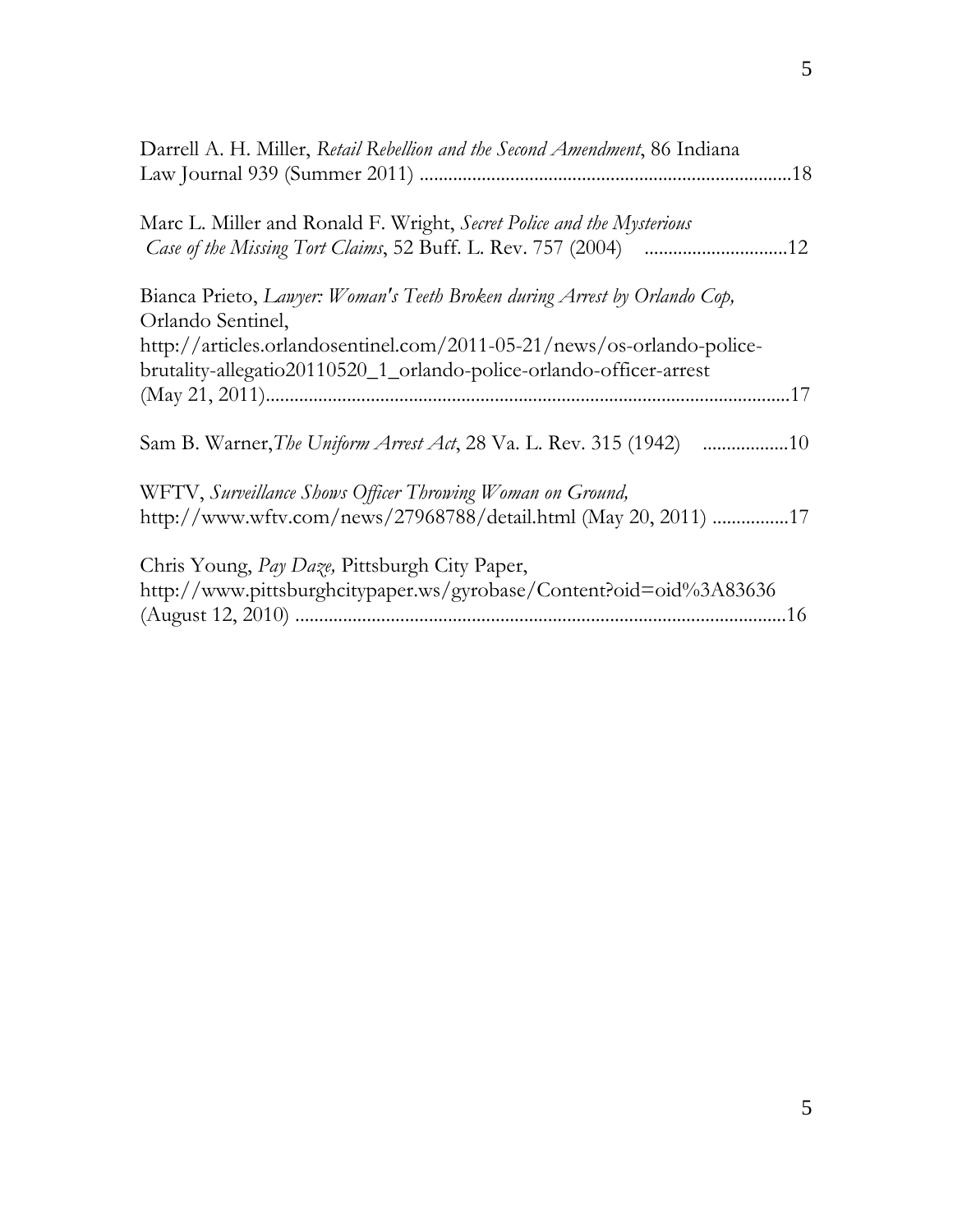#### **INTEREST OF AMICI CURIAE**

 Amici are scholars in the area of criminal law and procedure. Amici submit this brief to aid the Court on certain issues in this case which have broad implications for the law of Indiana and other jurisdictions.

**John Wesley Hall** is a litigator in Little Rock, Arkansas, author of the treatise *Search and Seizure* (4<sup>th</sup> ed., Dec. 2011) and the blog Fourthamendment.com, and former President of the National Association of Criminal Defense Lawyers.

**K. Babe Howell** is Associate Professor, CUNY School of Law. She is particularly interested in the impact the policing of minor offenses and gang affiliation has on the criminal justice system's legitimacy in communities of color.

**Eric Rasmusen** is the Dan R. and Catherine M. Dalton Professor of Business Economics and Public Policy at Indiana University's Kelley School of Business and has held visiting positions at Yale and Harvard Law Schools and Oxford. He has written over 50 articles on topics including criminal law and procedure.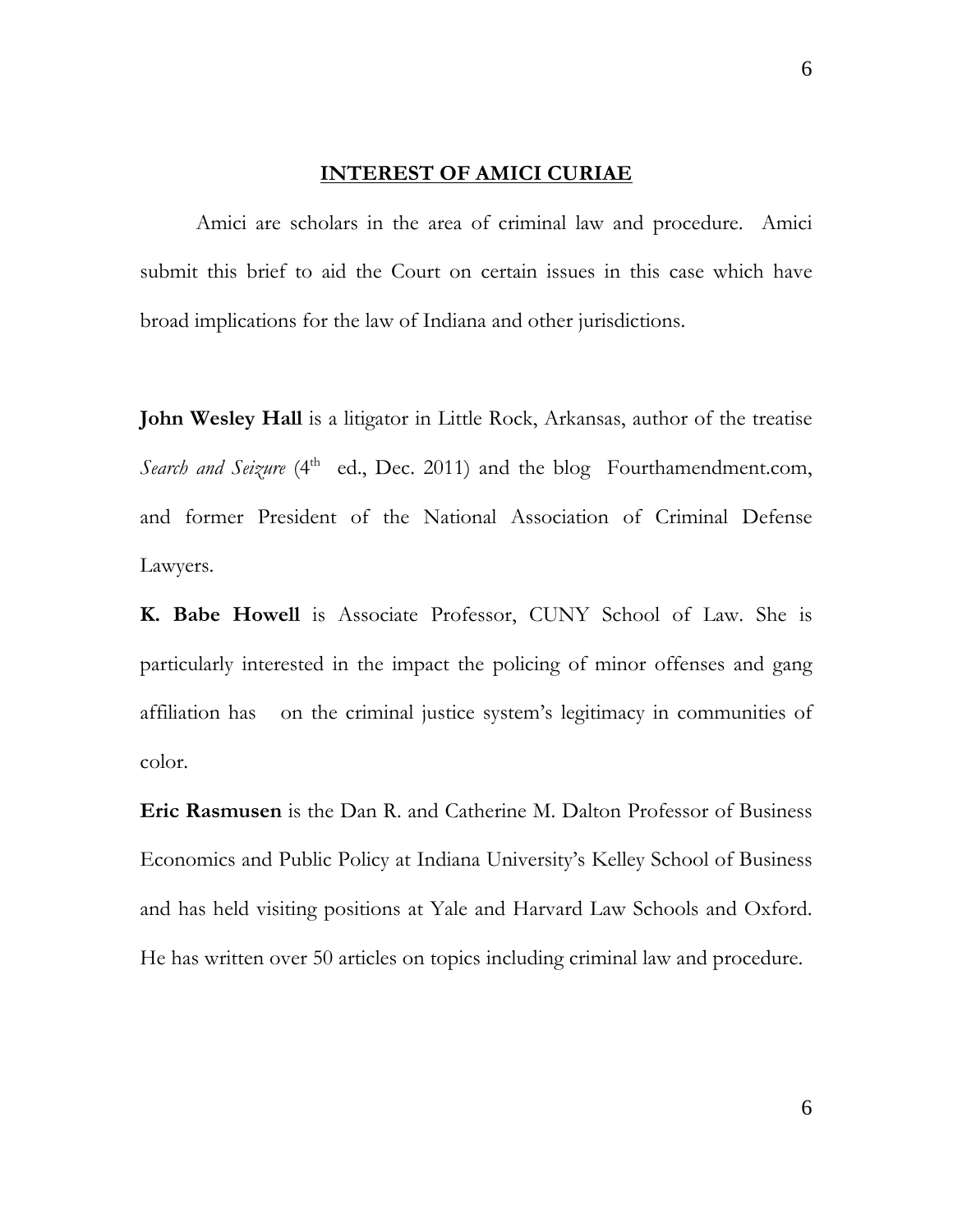**Steve Russell** is Associate Professor Emeritus of Criminal Justice, Indiana University. He is a Texas trial court judge currently sitting by assignment after seventeen years of full time judicial service.

**Ronald S. Sullivan** is Clinical Professor of Law, Harvard Law School, and Director of the Harvard Criminal Justice Institute. His research is on the areas of race and criminal law.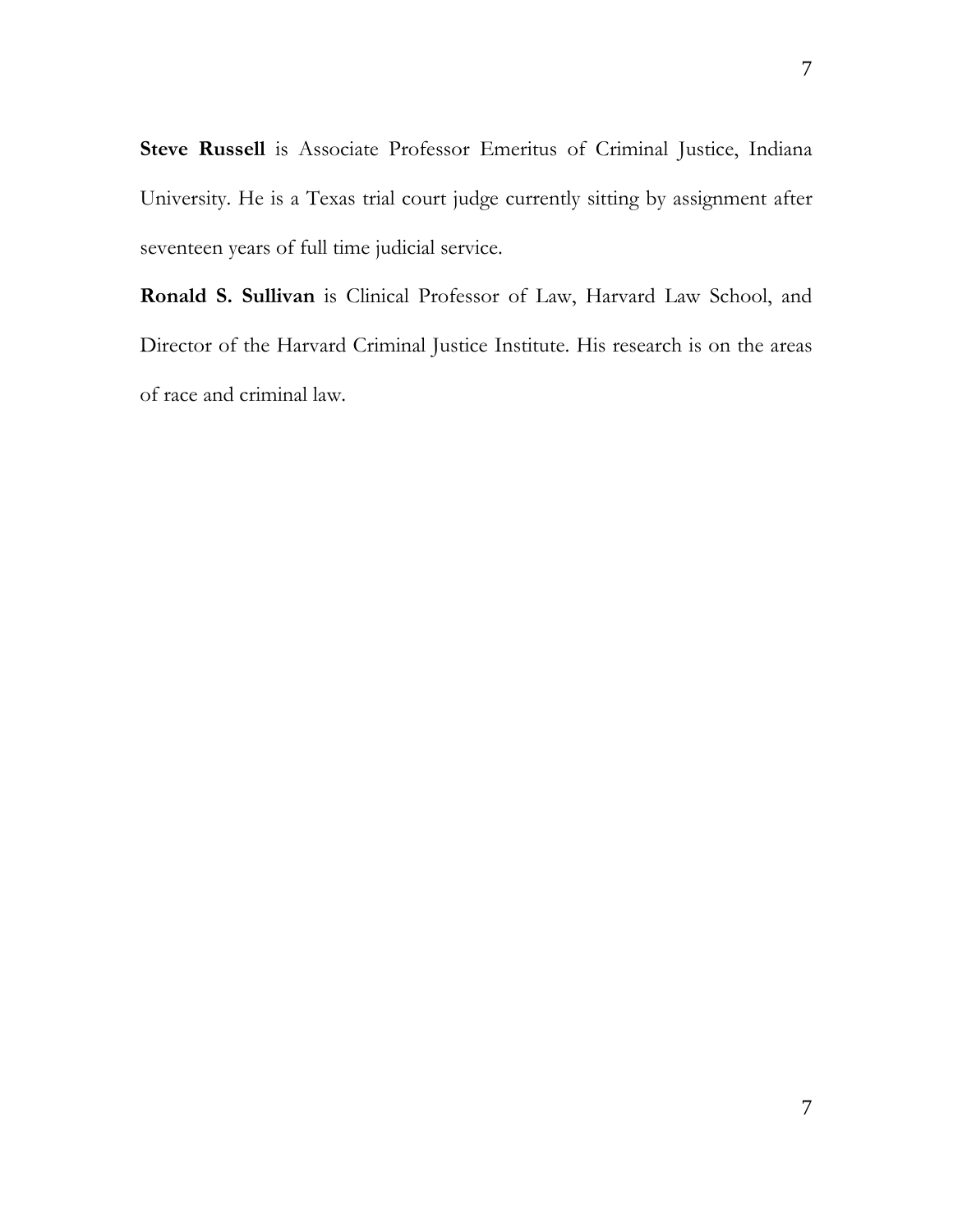### **SUMMARY OF ARGUMENT**

 Indiana should recognize the common-law right to reasonably resist unlawful entry by police officers. This is good public policy, and is required by Ind. Code  $\int 1-1-2-1$  and  $\int 1-1-2-1$  without any exception based on the law the police are unlawfully enforcing.

### **ARGUMENT**

 Barnes was convicted of the Class A misdemeanors of battery on a law enforcement officer and resisting law enforcement. He argues that the trial court's failure to instruct the jury of his right to reasonably resist unlawful entry by police officers is reversible error.

This Court wrote:

 "Now this Court is faced for the first time with the question of whether Indiana should recognize the common-law right to reasonably resist unlawful entry by police officers. We conclude that public policy disfavors any such right." *Barnes v. State*, 2011 Ind. LEXIS 353, \*4 (Ind. 2011).

 The issue is important, and we believe that the Court needs fuller briefing on it. Other briefs cover whether Indiana's self-defense statutes or the U.S. Constitution require Barnes's jury instruction. This brief is limited to points related to the common law. We will argue that public policy should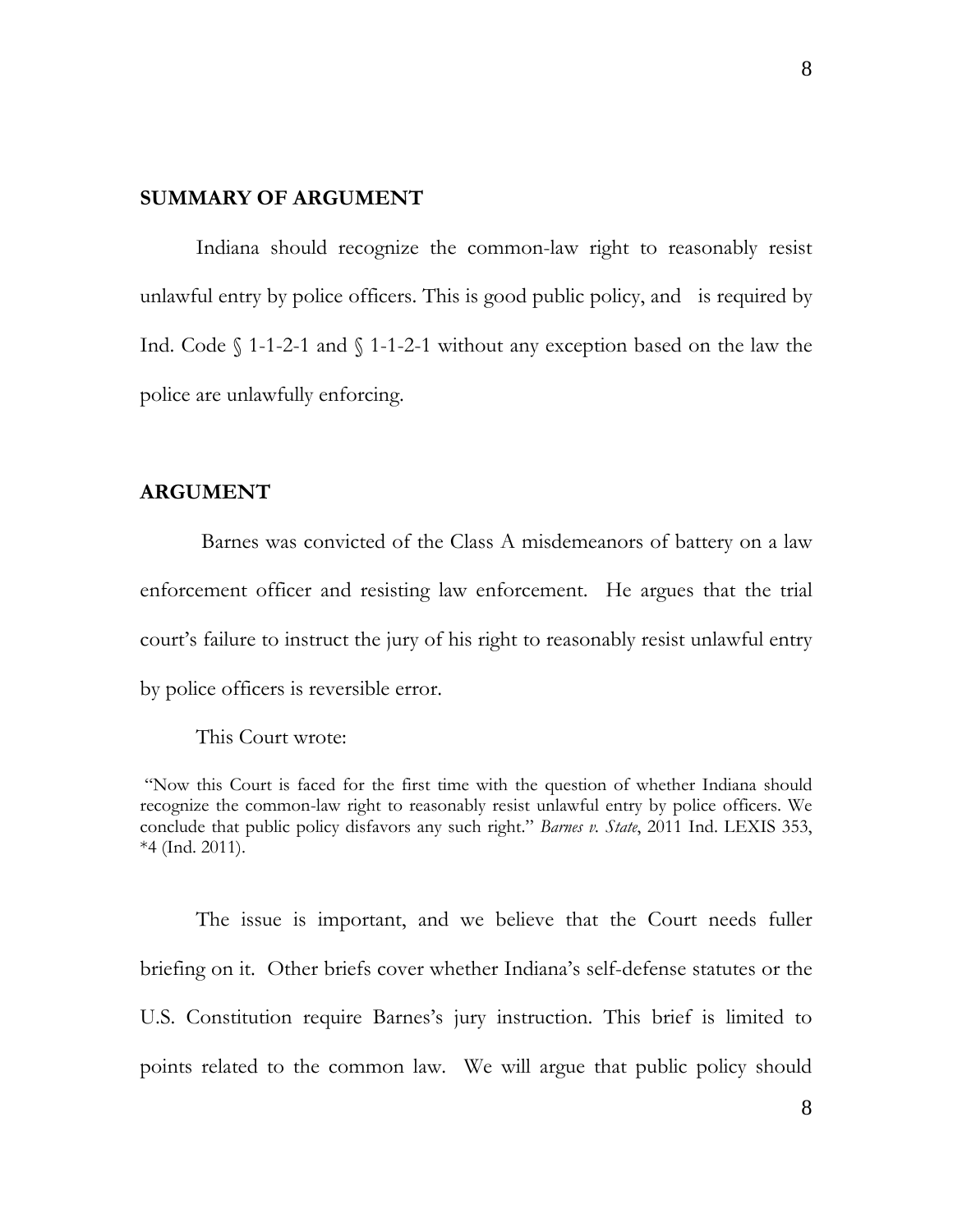encourage citizens to resist unlawful police action, not acquiesce, because the consequences to society of civil rights violation are worse than the harm to the police from citizen resistance. Punishing people for protecting their rights is unjust and the alternative of civil suits for money damages is insufficient deterrence for state oppression and is actually weakened if the police can use criminal resistance in bargaining. We will also ask the Court to consider whether the right to defend one's home against unlawful government invasion is protected by Indiana's common-law reception statute and argue that to criminalize such defense is the creation of a common-law crime, barred by statute. Finally, we will argue that domestic violence cases differ from other police investigations only in how their facts create exigency and that police who act unlawfully should not be able to plead crime category in lieu of facts.

# **I. Public Policy Favors the Right to Resist Unlawful Police Action Because Other Remedies Are Insufficient.**

 One view of the common law is as the body of past precedents and customs; another is as the public policy a high court currently sees as best. In the instant case, the question is whether criminalizing resistance is good public policy. The *Petition to Transfer*'s public policy argument (at 4) is limited to: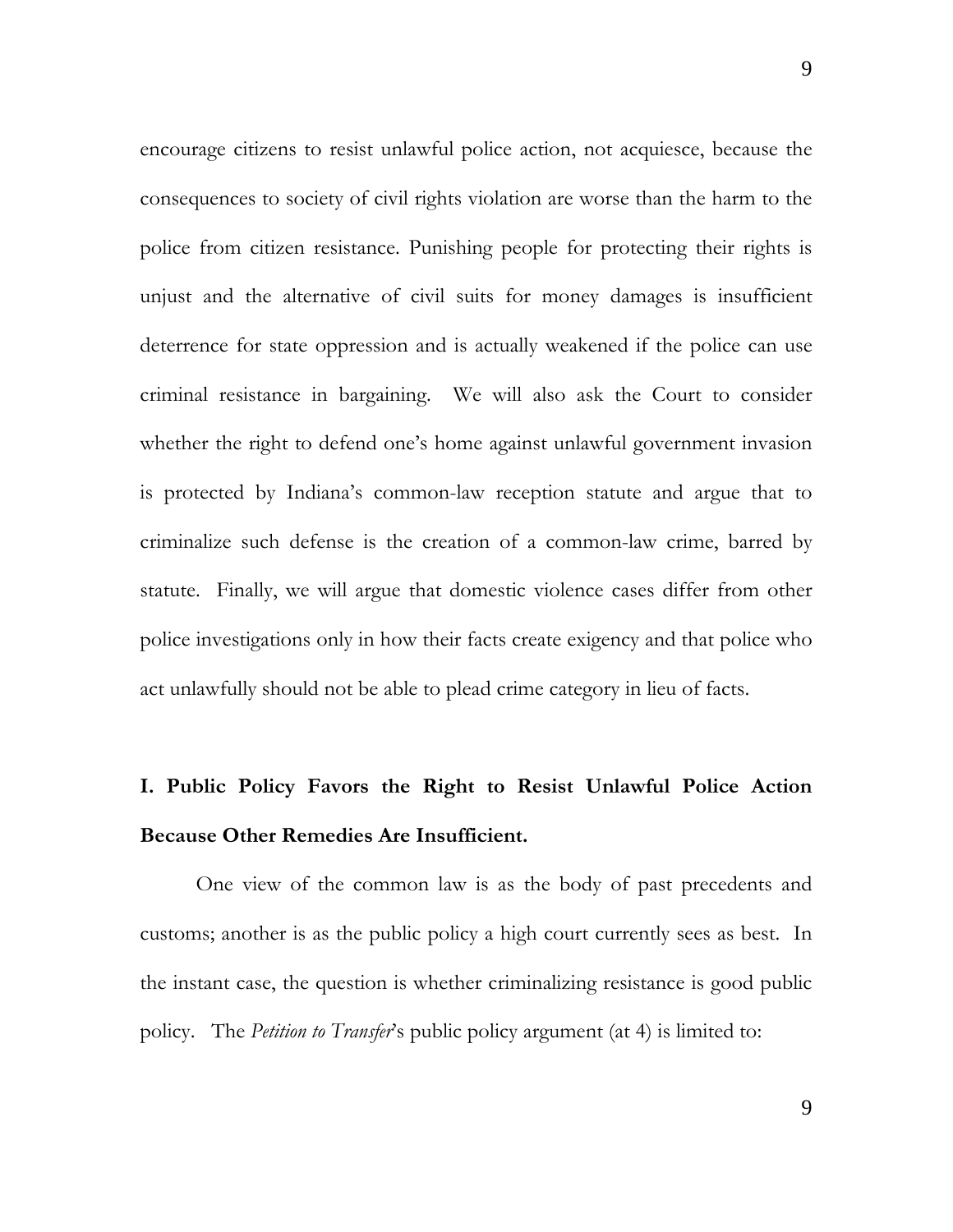"Assuming for a moment that the officer's attempted entry was in fact unlawful, but see below, shoving an officer across the hallway and into a wall cannot constitute 'reasonable resistance' exempting a person from criminal liability. To hold otherwise would be to encourage persons seeking to prevent officers from keeping the peace to physically attack and harm the officers."

 The issue, however, is not whether persons may seek to stop officers from keeping the peace but whether they can stop officers from breaking the peace. The criminal liability of someone who unreasonably resists lawful entry is undisputed. Public policy analysis needs to consider both sides of a tradeoff: Should we worry more about (a) resistance to unlawful and (by mistake) to lawful police action or (b) unlawful police action?

 For most of our history, it was taken for granted that resisting unlawful arrest and entry by anyone, uniformed or not, was an American civil right. As of 1966, the right to resist unlawful arrest was recognized in 45 of 50 states. Max Hochandael & Harry W. Stege, *Criminal Law: The Right to Resist an Unlawful Arrest: An Out-Dated Concept?* 3 Tulsa L.J. 40, 46 (1966) (which includes Indiana as one of the 45). The Uniform Arrest Act changed this since, as one of its authors wrote:

"The right to resist illegal arrest by a peace officer is a right that can be exercised effectively only by the gun-toting hoodlum or gangster. … Since the right to resist an illegal arrest by a peace officer can be exercised only by the enemies of society, it should not exist under modern conditions." Sam B. Warner, *The Uniform Arrest Act*, 28 Va. L. Rev. 315, 330 (1942).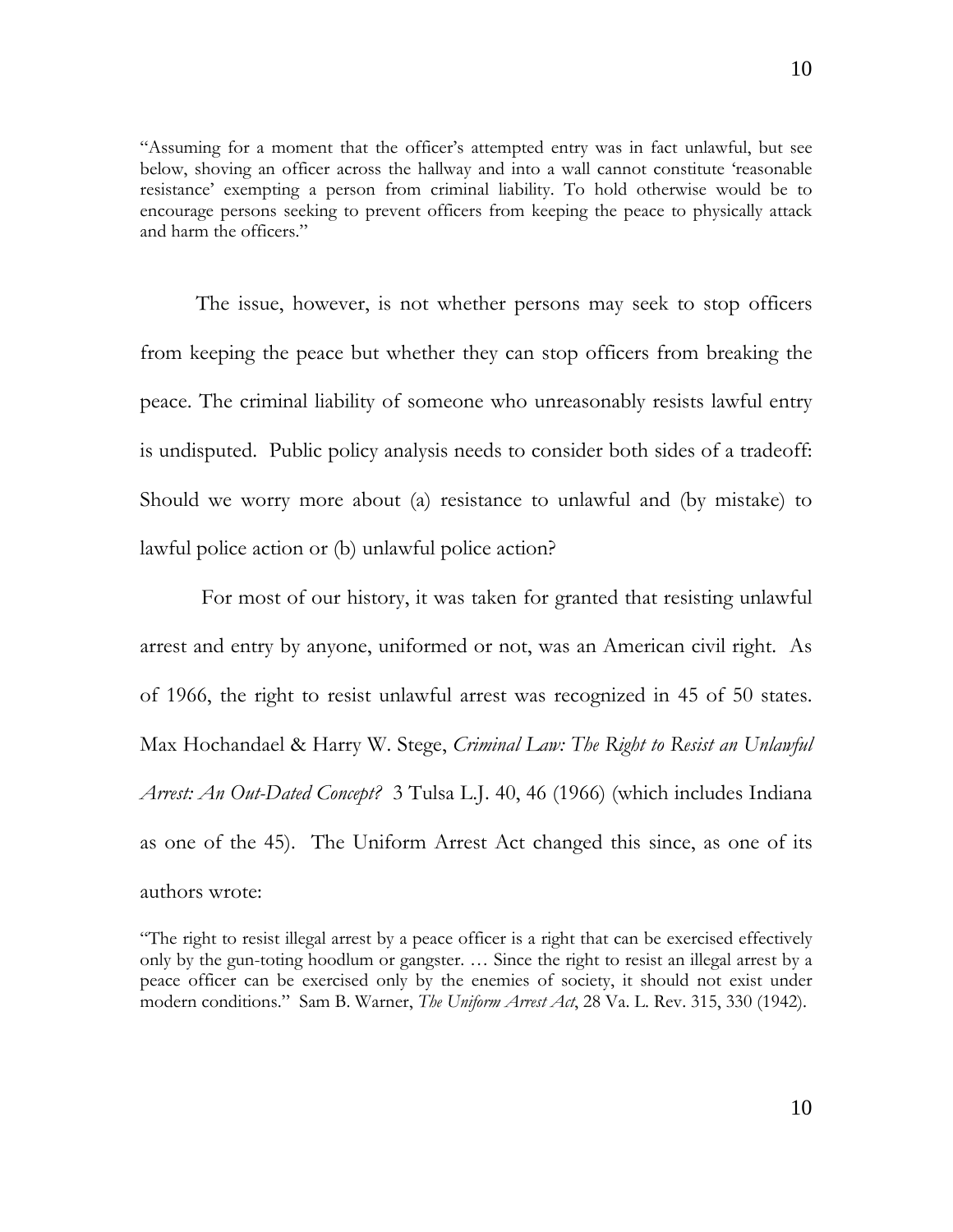The Model Penal Code also abandoned the right to resist arrest, in the light of:

 "(1) the development of alternate remedies for an aggrieved arrestee, and (2) the use of force by the arrestee was likely to result in greater injury to the person without preventing the arrest." Craig Hemmens & Daniel Levin, *Not a Law at All?: A Call for the Return to the Common Law Right to Resist Unlawful Arrest*, 29 Sw. U. L. Rev. 1, 23 (1999).

 The "alternative remedy" is to allow the civil rights violation to occur and then sue for money damages via the federal Section 1983 or some other law. 42 U.S.C. §1983, *Civil Action for Deprivation of Rights.* What would be the damages in a case such as Mr. Barnes's, if we assume his view of the facts to be true? The damage might be a large sum for Mr. Barnes, but would it suffice to attract legal counsel? Recall that Barnes qualified for a public defender for his criminal case. The civil remedy may work for police unlawfulness that causes death or maiming, but for more mundane unlawfulness it is no more helpful than intentional tort suits as a remedy for battery. Courts have said that the exclusionary rule is needed because money damages are ineffective in deterring unlawful police behavior. "The rule is calculated to prevent, not to repair. Its purpose is to deter -- to compel respect for the constitutional guaranty *in the only effectively available way* -- by removing the incentive to disregard it" (italics added). *Elkins v. United States*, 364 U.S. 206 (1960). While the exclusionary rule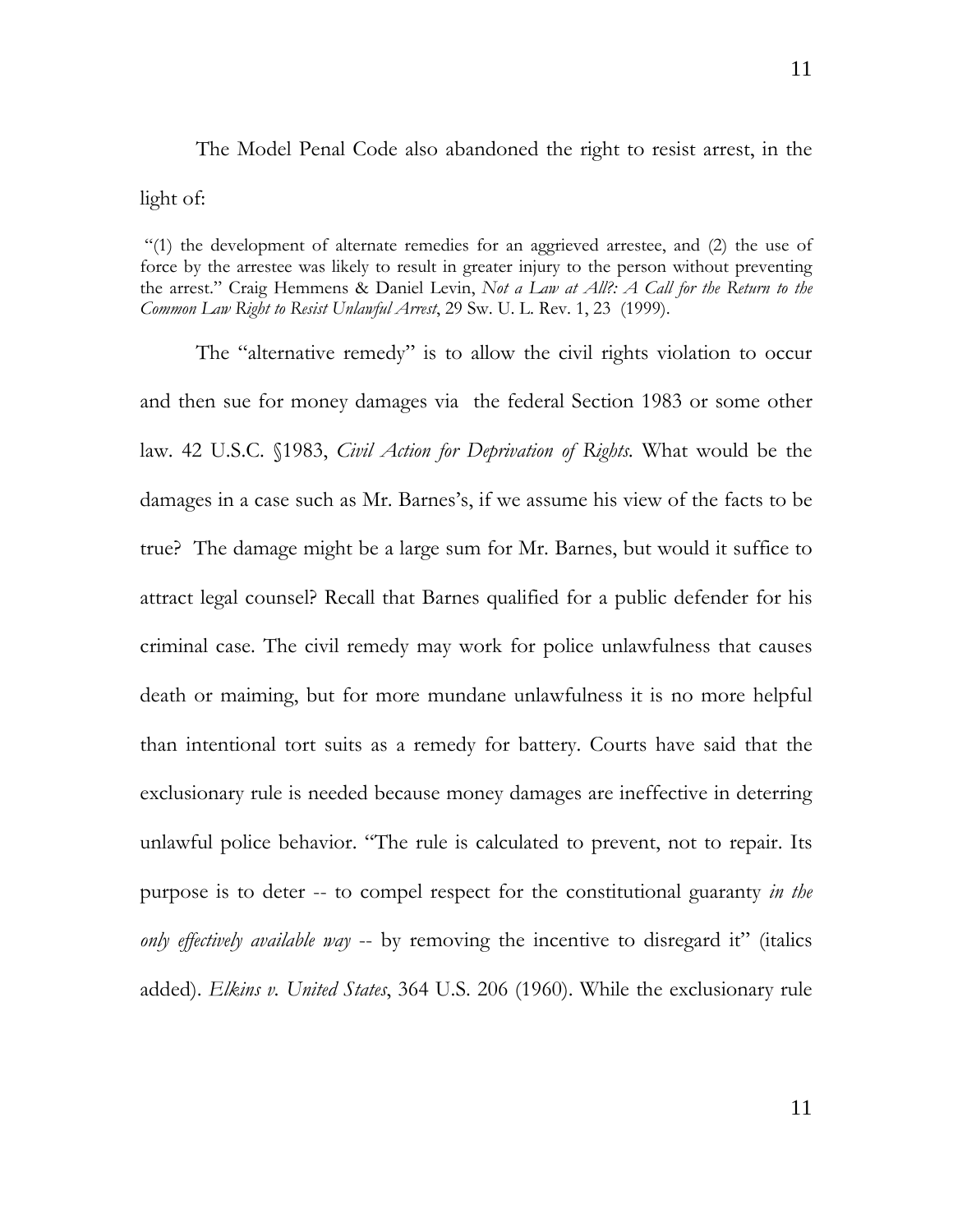may help deter police from unlawful search of criminals, it does nothing<sup>1</sup>to deter unlawful search of the innocent.<sup>2</sup>

 Little is known about the effect of civil suits against police. Qualified immunity protects most police actions from ever going to trial in a civil case. How often do individual police officers pay out of their own pockets? How many officers are judgment proof? Do police departments pay civil awards from the police department general budgets, or are they paid by insurance or by other city budgets? Professors Miller and Wright tried to find answers in 2004 and confessed failure. Marc L. Miller and Ronald F. Wright, *Secret Police and the Mysterious Case of the Missing Tort Claims*, 52 Buff. L. Rev. 757 (2004). In the absence of answers, we should be hesitant to say that any civil remedy suffices.

 Criminalizing resistance actually diminishes the effectiveness of civil remedies. Suppose an officer behaves unlawfully, and his victim resists. If the victim threatens to bring suit, the police department can counter-threaten with criminal charges. . The victim, foreseeing that at the end of the day he would

l

<sup>&</sup>lt;sup>1</sup> Nothing, unless the Court accepts the argument in the *Petition for Rehearing*, at 3, that officer testimony in this case should be excluded--- that it is fruit of the poisoned tree since they were able to testify about the resistance only because of their own unlawful action. This would not exclude evidence from other witnesses to the resistance, however, and so would not always free the resistor from the risk of conviction.

<sup>2</sup> See generally Arnold H. Loewy, *The Fourth Amendment as a Device for Protecting the Innocent* , 81 Mich. L. Rev. 1229 (1982).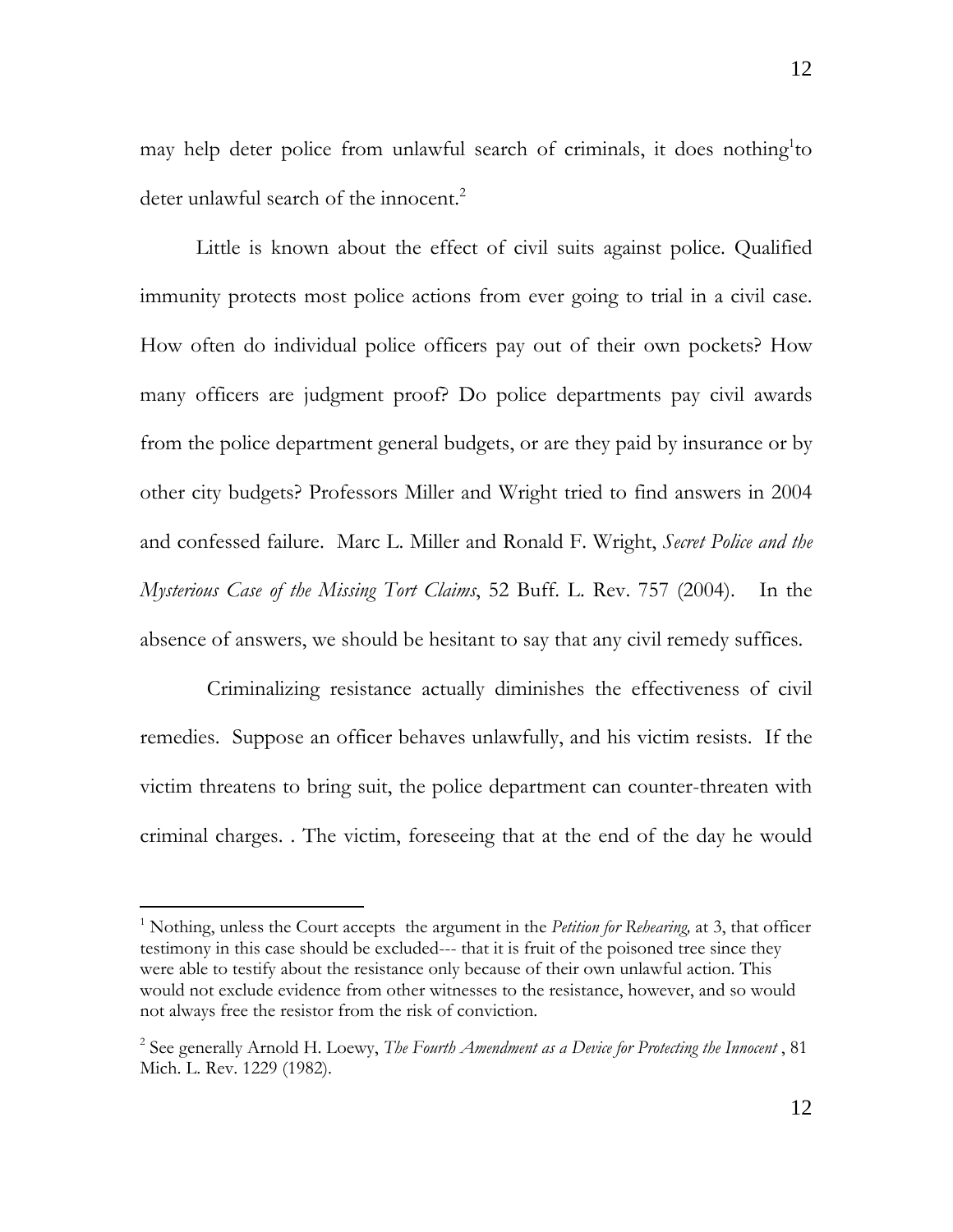end up in jail with money damages only net of legal fees for both a criminal and a civil case, will drop his suit, and no doubt agree to stop complaining to the press and public too as part of the deal. What if the victim does not resist? He may be in no better shape. The only difference is that the officer, having committed the unlawful act and realized his vulnerability to civil suit, needs to compound his unlawfulness with a false arrest to use as a bargaining chip. .Battery is the easiest of crimes to fake when it's at the level of pushing--- no physical evidence to manufacture, and bystanders can't say a shove didn't happen while they were blinking. (But beware the information age: see the Florida tooth video story below at page 17.)

13 The Model Penal Code's second argument is that victim resistance is futile and should be criminalized for the sake of the victims, who will otherwise be tempted to resist and be hurt without preventing the home invasion--- as indeed happened to Barnes. That it happened to Barnes, however, shows the weakness of this argument. A deterrent only works if people know about it. The functions of punishment are often divided into retribution, deterrence, incapacitation, and rehabilitation. We do not seek retribution, incapacitation, or rehabilitation against someone who resists unlawful arrest. Will he be deterred? Some people are less calculating and some are more calculating. The less calculating are not going to be deterred by criminalizing resistance. Most of us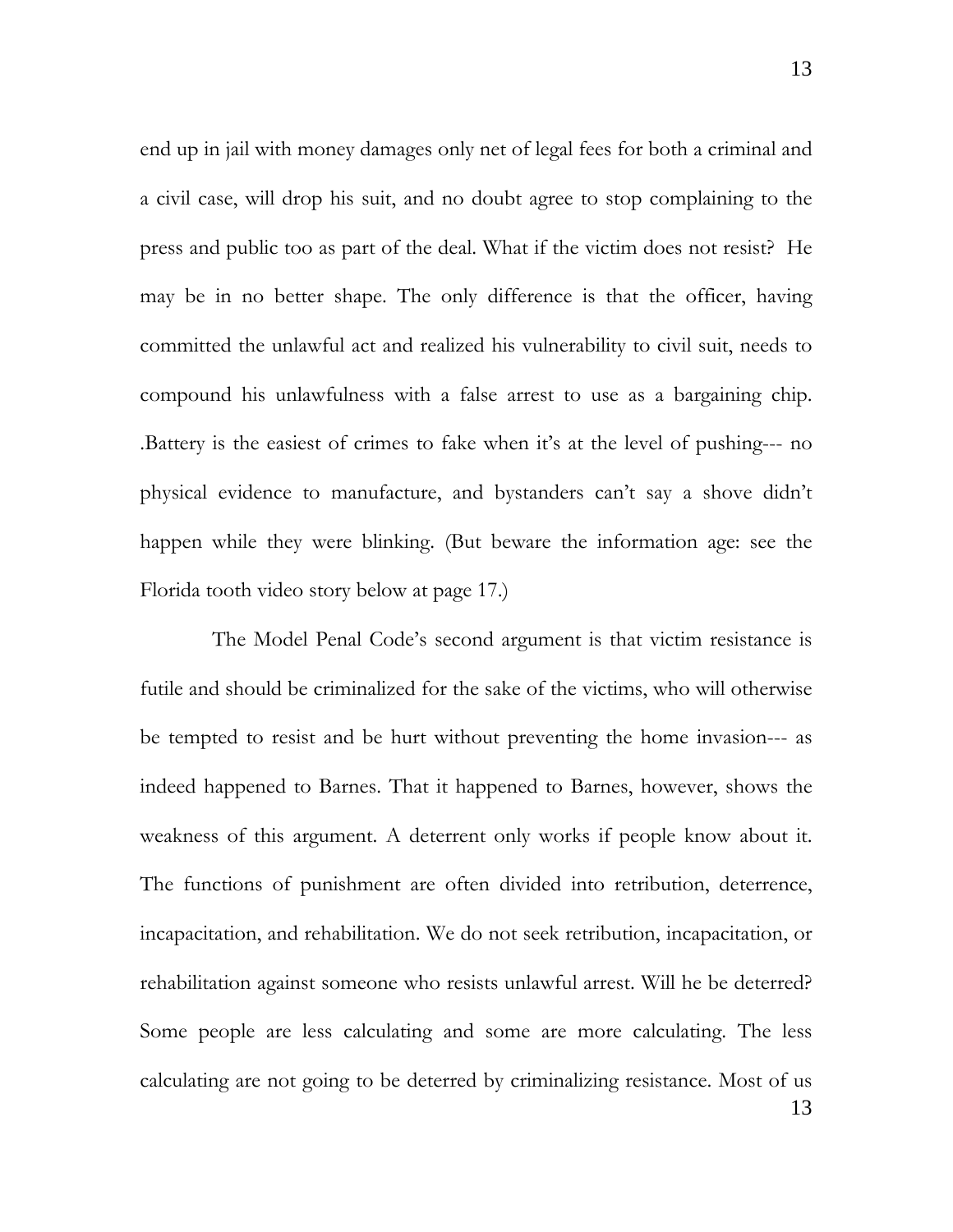might fall in this category. As Justice Holmes said, "Detached reflection cannot be demanded in the presence of an uplifted knife." *Brown v. United States*, 256 U.S. 335, 343 (1921). To the extent that one believes resistance to unlawful police action to be impulsive rather than calculating, the only rationale for criminalizing it is retribution, not deterrence.

 More calculating people will, if they know of the law, take it into consideration. They, however, are the people who will also anticipate the physical danger and possible futility of resistance and will balance that against the possible benefit. Calculated, rational, resistance to lawbreaking is desirable-- - but it is the only kind which would be deterred by criminalizing resistance.

 Remember, too, the other class of calculating, well-informed actors: the police, who are trained in such things. Whatever the effect may be on the average citizen, police officers will realize that if resistance to their unlawful actions is criminalized their danger from unlawful behavior is diminished.

14 Some worry that citizens cannot tell what police behavior is unlawful. To be sure, criminal procedure is an intricate subject. But citizens are not likely to resist police entry because they recall a 5-4 court opinion and spot a defect. A citizen resists the police at his peril. He will not lightly disobey an armed adversary who outnumbers him, has good connections at City Hall, and has shown willingness to act unlawfully. Barnes was overcome, tasered, and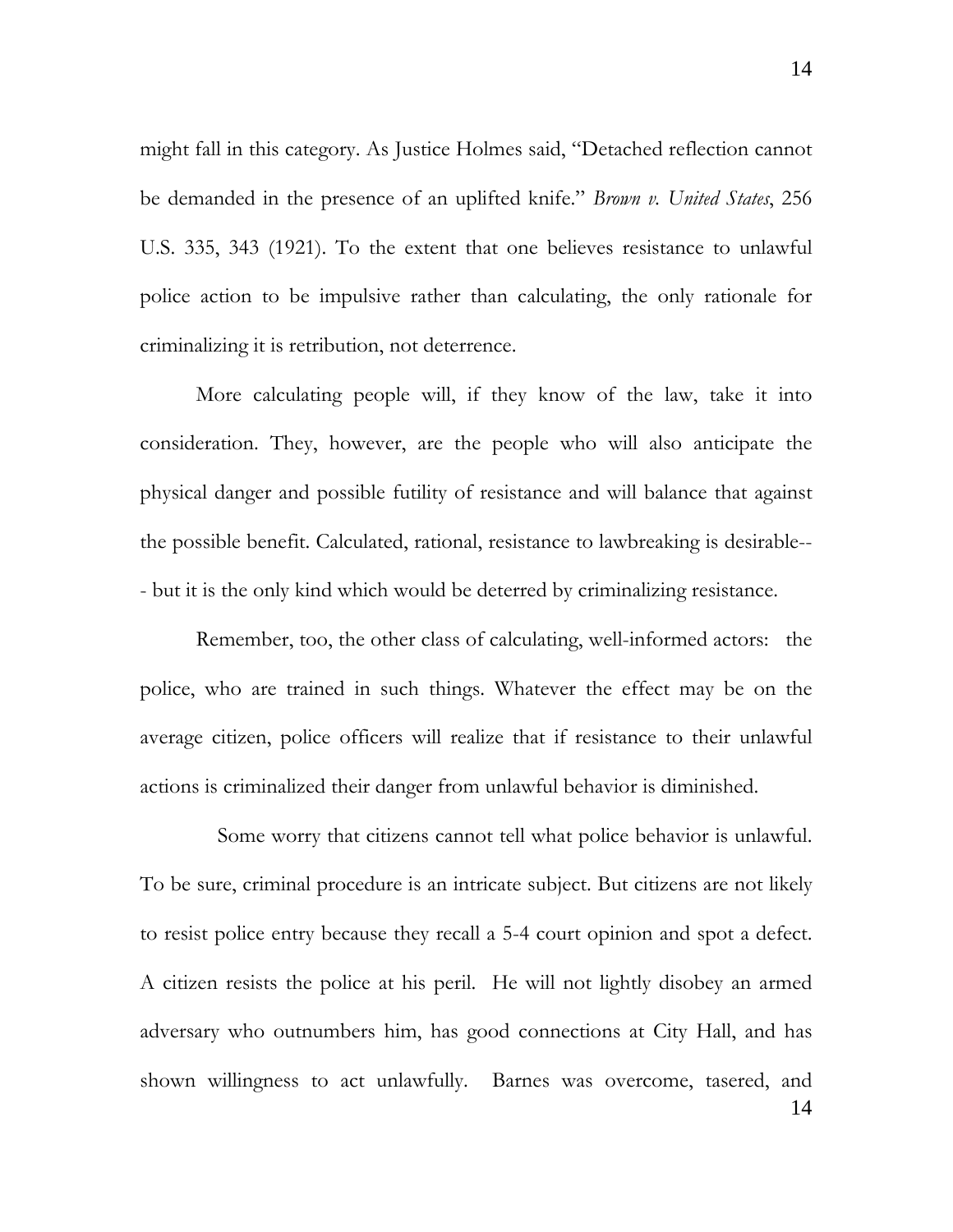hospitalized. He thought defending his rights important enough to risk that danger. This indicates that he cared enough for his rights that he thought a civil lawsuit would not provide sufficient compensation. And he was not obviously mistaken about the unlawfulness of the entry. The three-judge appellate panel thought the evidence sufficient for a jury to be able to decide whether this particular warrantless, crimeless, forced entry by the police was unlawful. *Barnes v. State*, 925 N.E.2d 420, 426 (Ind. Ct. App., 2010).

 What if an honest mistake by the police results in deaths from a citizen's resistance? As with self defense in other situations, allowing self-defense against the police is not a blank check for murder, no more than allowing police to use guns. All too often, SWAT teams acting in good faith but on mistaken information unlawfully invade the homes of innocent citizens and kill or are killed. The citizen should not spend fifty years in prison for the policeman's mistake. It is not unreasonable for someone to put the probability of imposters higher than that of police making a no-knock raid and getting the address wrong, particularly if he thinks highly of the police.

 Consider two examples from May 2011 of what can happen when resistance to unlawful police action is criminalized.

15 In Pennsylvania, three plainclothes anti-gun task force officers beat up an 18-year-old because he was "sneaking around" a house and they thought a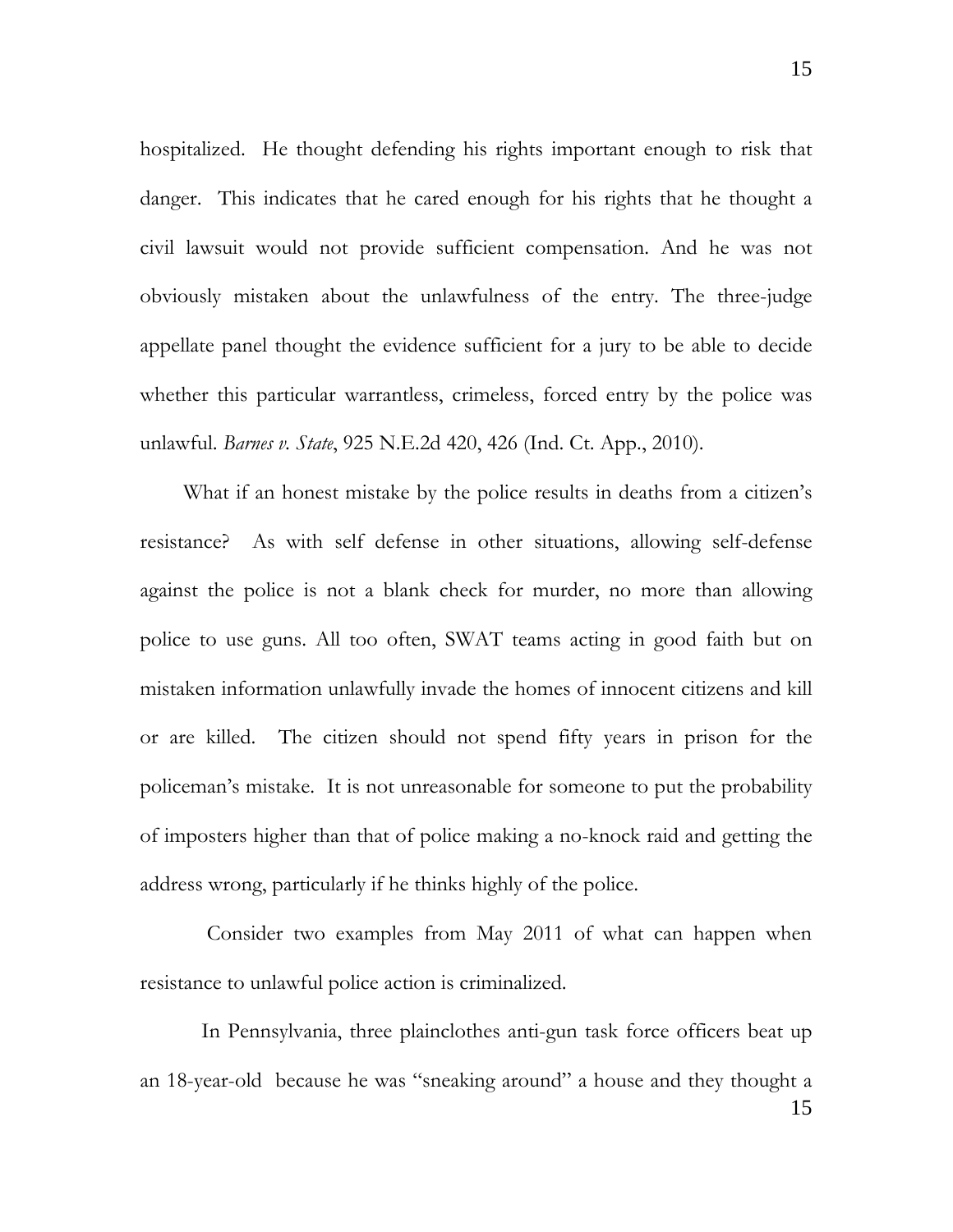bottle under his jacket was a gun (though no bottle ever appeared in evidence when he was brought up on charges of aggravated assault). The officers said that a resident told them she didn't know the teenager and he shouldn't have been on her property. The resident testified that she never said that and had known the defendant, a friend of her son, for several years. The judge dismissed all charges for lack of evidence. The officers' penalty?-- paid leave (with overtime). Chris Young, *Pay Daze,* Pittsburgh City Paper, http://www.pittsburghcitypaper.ws/gyrobase/Content?oid=oid%3A83636 (August 12, 2010).

 In Florida, a young mother was charged with battery on a law enforcement officer. The policeman said, "Wareham, with her right hand, reached across her body and smacked me several times in my right hand and arm," and that he "pushed Wareham back in an effort to both create distance from her and I, and to prevent her from attacking [the other man]. Wareham stumbled forward and fell to the pavement," breaking her teeth. Clickorlando.com, *Woman: Orlando Cop Broke My Teeth in Takedown,* http://www.clickorlando.com/news/27952314/detail.html, (May 21, 2011). Bianca Prieto, *Lawyer: Woman's Teeth Broken during Arrest by Orlando Cop,* Orlando Sentinel, http://articles.orlandosentinel.com/2011-05-21/news/os-orlandopolice-brutality-allegatio20110520\_1\_orlando-police-orlando-officer-arrest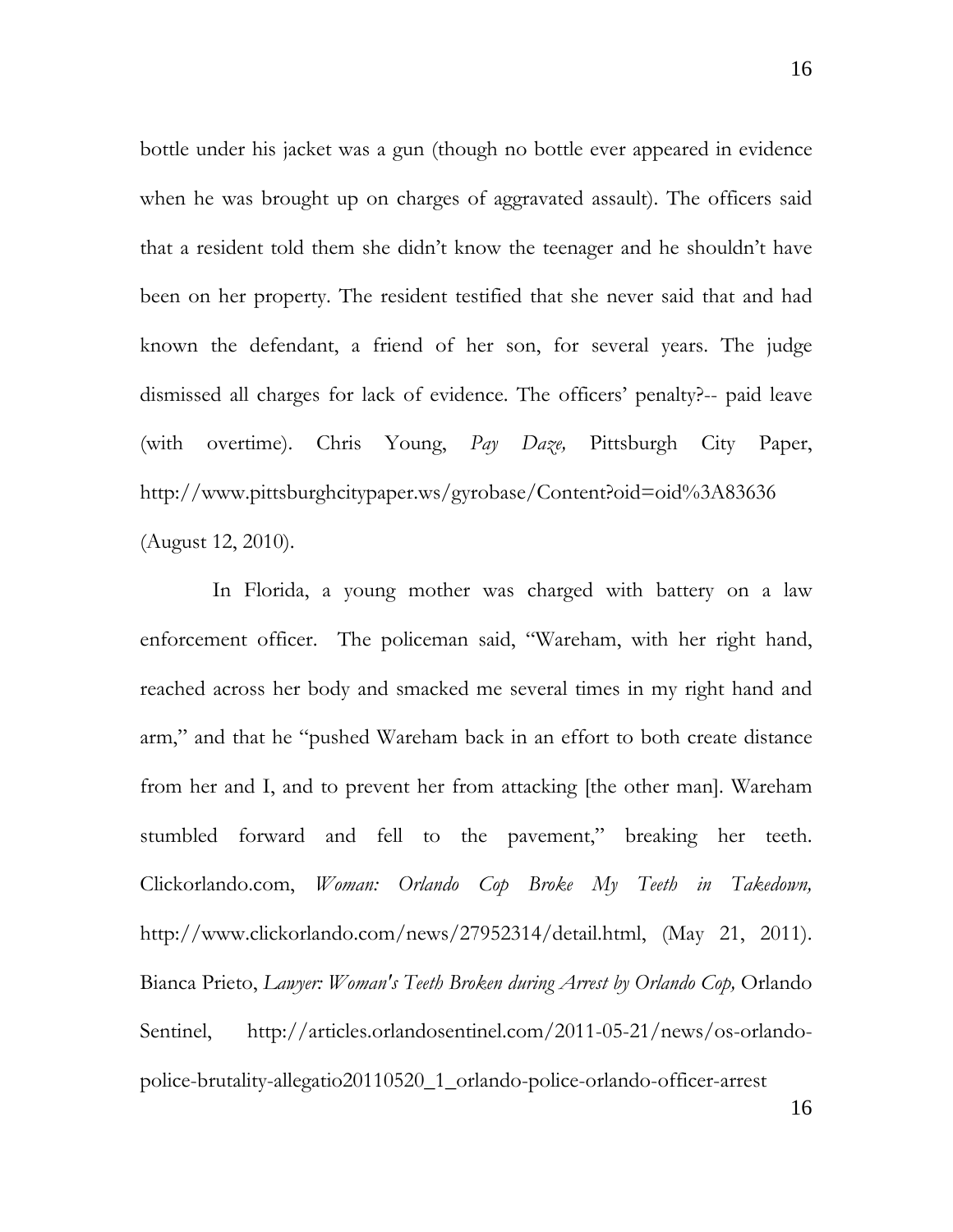(May 21, 2011). After she spat out her teeth and called 911, she was arrested on felony charges. Charges were dismissed after a reporter obtained city surveillance film (which the police already had for two months) which showed the officer hurling her to the street without provocation (video at Clickorlando.com, http://www.clickorlando.com/video/27960309/index.html (2011)). In his nine years on the force, the officer had charged at least seven people with battery against him. WFTV, *Surveillance Shows Officer Throwing Woman on Ground,* http://www.wftv.com/news/27968788/detail.html (May 20, 2011).

 The Model Penal Code's rationale for criminalizing resisting applies equally to unlawful home entry and to arrest. The *Barnes* opinion talks about both unlawful entry (e.g., "we decline to recognize a right to resist unlawful police entry into a home") and unlawful arrest (e.g., "We also find that allowing resistance unnecessarily escalates the level of violence and therefore the risk of injuries to all parties involved without preventing the arrest—as evident by the facts of this instant case"). *Barnes* at \*8. Is the Court's ruling meant to apply to both?

17 Citizen resistance has been a remedy of the first importance on more than one occasion in the nation's history. As Professor Miller notes, it has been the case that "Sometimes the sheriff wore a badge, sometimes he wore a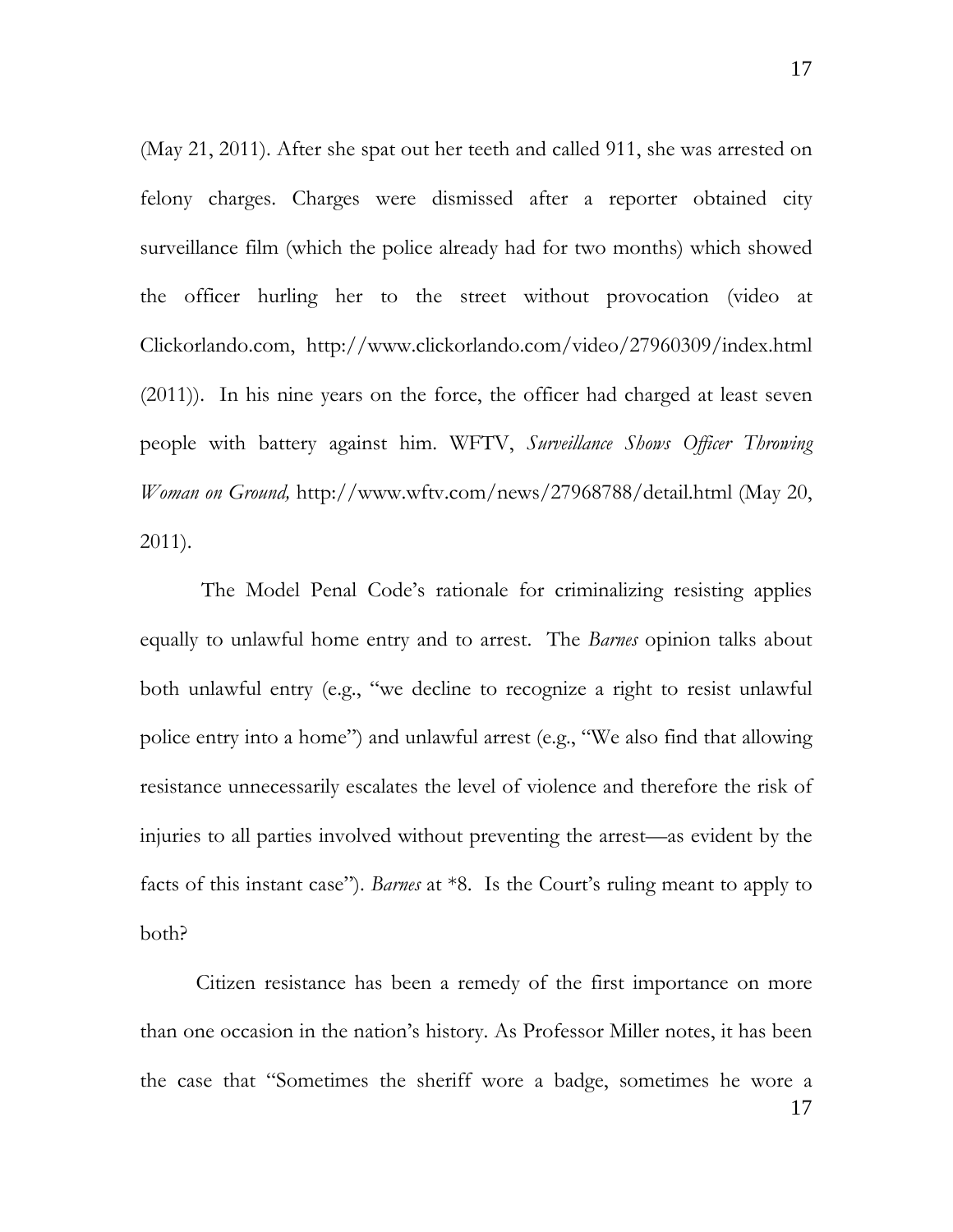sheet." Darrell A. H. Miller, *Retail Rebellion and the Second Amendment*, 86 Indiana Law Journal 939, 959 (Summer 2011). During Reconstruction, "Police departments on at least three occasions joined with white rioters to disarm, assault, and kill freedmen, Union sympathizers, and black federal troops" (also at 959, followed by details).

 The right to resist illegal state action is fundamental. "In the 1920s, legal scholarship began criticizing the right as valuing individual liberty over the physical security of the officers." *Barnes*, at \*6. To those scholars, individual liberty seemed secure. But in Indiana, the 20's was the decade of the Klan. In 1924 it elected a governor and a majority in both houses of the legislature. Indiana University Department of History, *A Closer Look at Indiana's Klan,* http://www.iub.edu/~imaghist/for\_teachers/mdrnprd/lstmp/Klan.html (undated). We must not be complacent today, even if our modern blind spots are not racial.

 Was justice blind? Barnes said to the officer, "if you lock me up for disorderly conduct, you're going to be sitting right next to me in a jail cell" (Tr. 18). But Barnes was the only one who ended up in jail. Having an appellate court later decide that the evidence couldn't support a charge of disorderly conduct is small consolation**.**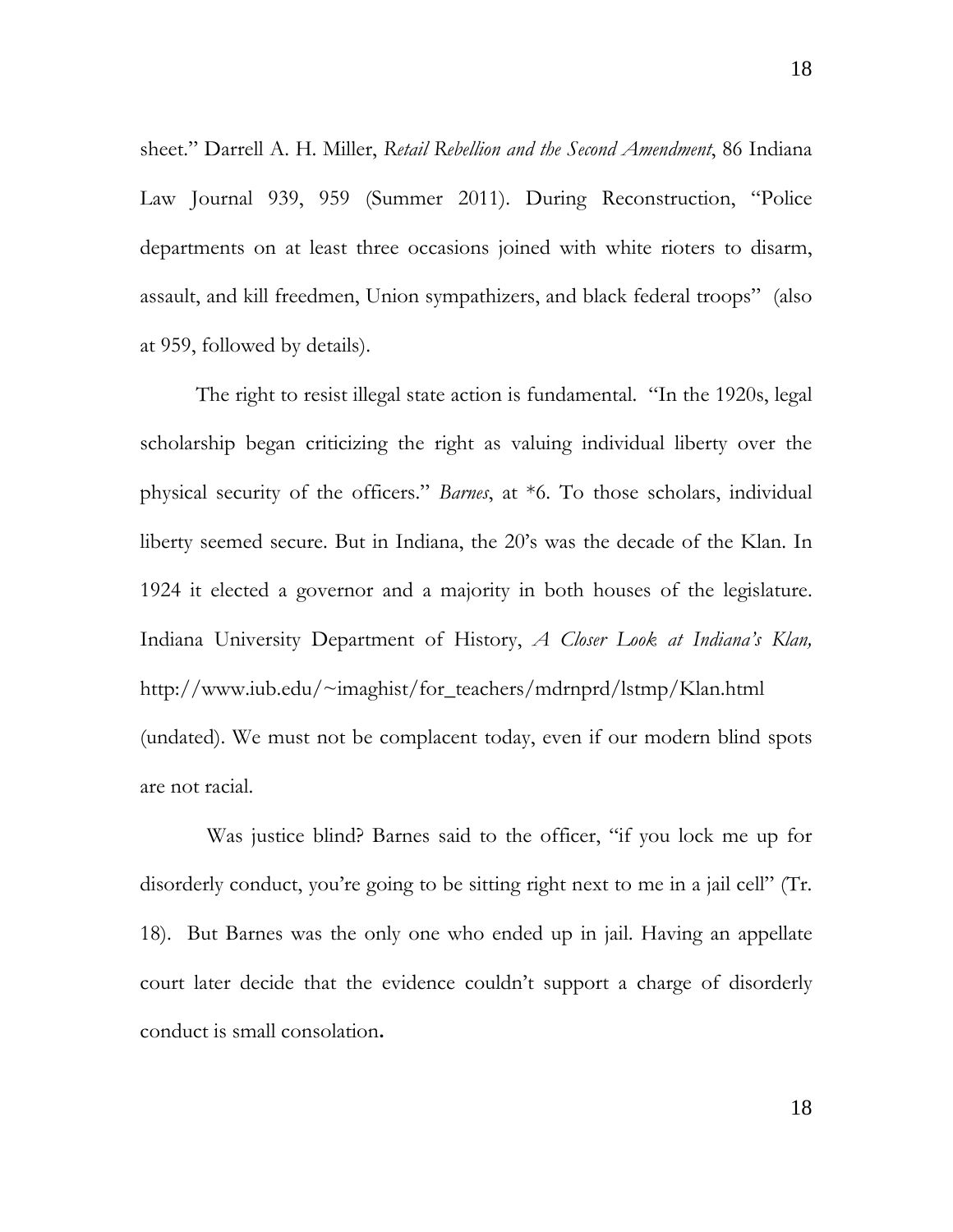**II. Ind. Code § 1-1-2-1 and § 1-1-2-2 Require that Indiana Courts Follow the English Common Law of 1607 and Not Create Common-Law Crimes, so the Court Should Ask for Briefing on the Antiquity of the Right to Resist Entry and Cannot Create the New Crime of Resisting Unlawful Police Action.** 

#### **A. Indiana's "Reception Statute"**

 $\overline{a}$ 

IC 1-1-2-1, *Hierarchy of Law* (Indiana's "reception statute") says:

"The law governing this state is declared to be: … Fourth. The common law of England, and statutes of the British Parliament made in aid thereof prior to the fourth year of the reign of James the First (except the second section of the sixth chapter of forty-third Elizabeth, the eighth chapter of thirteenth Elizabeth, and the ninth chapter of thirty-seventh Henry the Eighth,) and which are of a general nature, not local to that kingdom, and not inconsistent with the first, second and third specifications of this section."

 The Indiana Supreme Court said in *Barnes* (at \*6) that "The English common-law right to resist unlawful police action existed for over three hundred years..." The reception statute may<sup>3</sup> require "over three hundred" to mean "at least four hundred and four", but if the English common law did give citizens the right to resist unlawful entry into their homes by the sovereign, IC

<sup>&</sup>lt;sup>3</sup> "May", because it is unclear whether the reception statute, with its first comma, requires the common law to be officially recorded, and, if so, before 1607 or before 1776. One of the few articles written on reception statutes is Joseph Fred Benson, *Reception of the Common Law in Missouri,* 67 Mo. L. Rev. 595 (2002).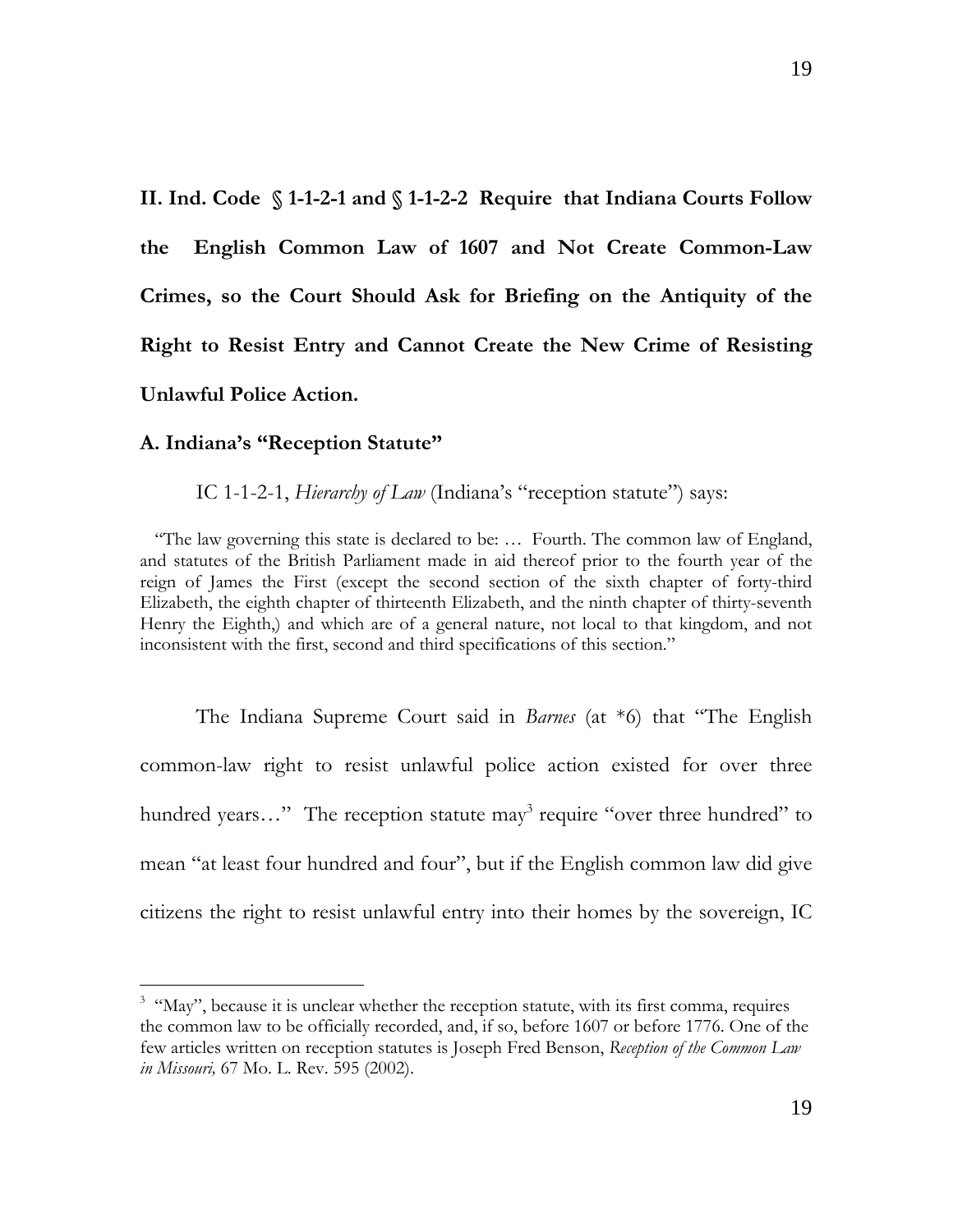§ 1-1-2-1 incorporates this by statute. The statutes on which Barnes were convicted could be interpreted as having overruled the common-law right of resistance, but the *Brief of Amici Curiae Senators M. Young et al.* explains that the Indiana legislature has been friendly to the right of resistance, so statutory silence should not be seen as repudiation.

## **B. The Fourth Amendment looks to the common law for "reasonableness".**

 In *Wilson v. Arkansas,* 514 U.S. 927 (1995), the Supreme Court recognized that the common law right of privacy in the home was a predicate for interpreting the Fourth Amendment:

"The Fourth Amendment to the Constitution protects "the right of the people to be secure in their persons, houses, papers, and effects, against unreasonable searches and seizures." In evaluating the scope of this right, we have looked to the traditional protections against unreasonable searches and seizures afforded by the common law at the time of the framing. "Although the underlying command of the Fourth Amendment is always that searches and seizures be reasonable," our effort to give content to this term may be guided by the meaning ascribed to it by the Framers of the Amendment." [at 931, citations omitted]

Accordingly, *Wilson* recognized a common law right to an officer's

announcing his purpose before entering.

 $\overline{a}$ 

 The common law recognized the right to defend one's home from entry by "King's messengers."4 As Pitt the Elder put it:

<sup>4</sup> *Leach v. Money [Three King's Messengers],* 19 Howell's St. Tr. 1001, 97 Eng. Rep. 1074 (K.B. 1765); *Wilkes v. Wood,* 19 Howell's St. Tr. 1153, 98 Eng. Rep. 489 (K.B. 1763).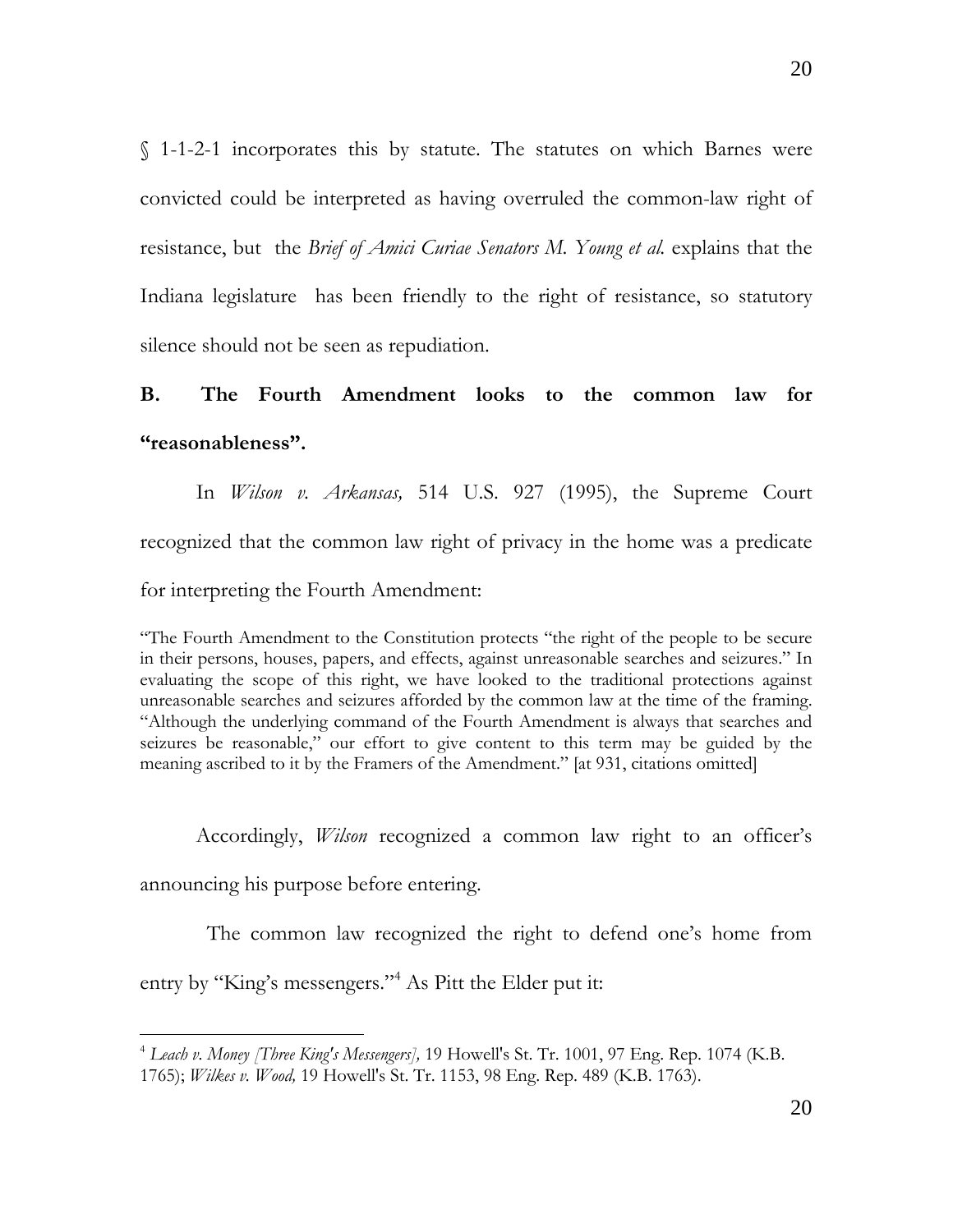The poorest man may in his cottage bid defiance to all the forces of the Crown. It may be frail, its roof may shake; the wind may blow through it; the storm may enter, the rain may enter — but the King of England cannot enter; all his force dares not cross the threshold of the ruined tenement!<sup>5</sup>

 In 1604, Justice Coke said, "the house of every one is to him as his castle and fortress, as well for his defence against injury and violence as for his repose." *Semayne's Case*, 5 Co. Rep. 91a, 77 Eng. Rep. 194, 195 (K.B. 1604). *Semayne's Case* is integral to the Fourth Amendment−the Supreme Court has cited or quoted it *eleven* times since 1957.

 In 1634, officer Stone came to arrest Sir Henry Ferrers for debt and was killed by Ferrers's servant. The Crown indicted Ferrers for aiding and abetting the killing, but the court held that the killing was not murder because the warrant for Ferrers's debt arrest was defective. It said, "Sir Henry Ferrers, Knight", not "Sir Henry Ferrers, Baronet". *Sir Henry Ferrers's Case*, 79 Eng. Rep. 924 (K.B. 1634). This suggests that by 1634 the right to resist unlawful police action was well enough established that it extended even to action unlawful only because of minor technicalities.

### **C. Common-Law Crimes.**

-

 Ind. Code § 1-1-2-2, *Criminal Law Statutory*, says, "Crimes shall be defined and punishment therefor fixed by statutes of this state and not

<sup>5</sup> William Pitt to Parliament, March 1763, as noted in *Miller v. United States,* 357 U.S. 301, 307 & n. 7 (1958).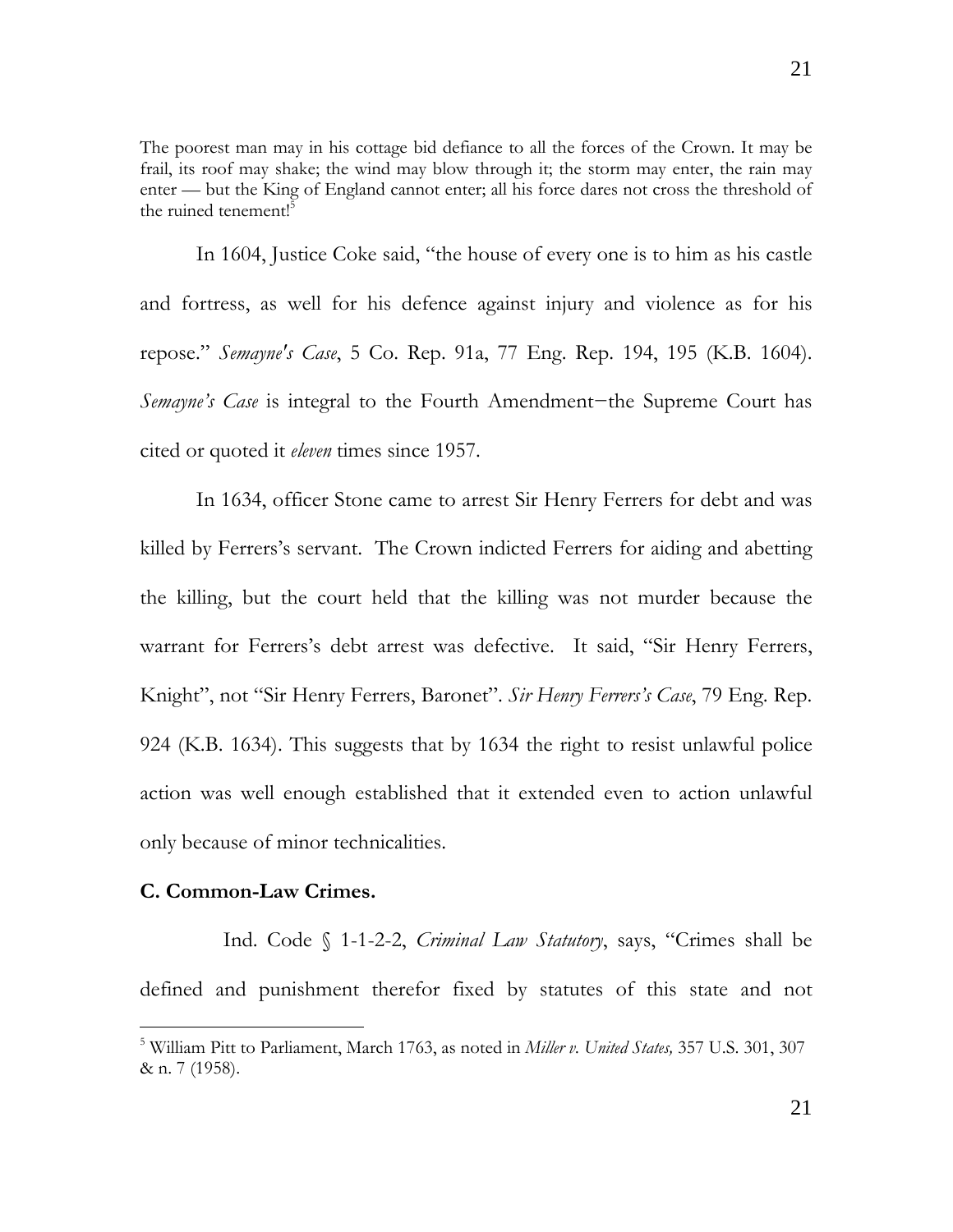otherwise." Eliminating a criminal defense is essentially the same as creating a common-law crime, which is barred by this statute.<sup>6</sup> Until now, Indiana citizens have resisted unlawful police entry without criminal sanctions. The court should not rule that behavior formerly lawful is now criminal without any change in statute.<sup>7</sup>

 This brief's deadline was too tight for complete research on the common law, the Fourth Amendment, and these two statutes. If a rehearing is granted, we respectfully suggest that the Court ask for rebriefing.

# **III. Unlawful Police Action Associated with Domestic Violence Should Be Treated Like Any Other Unlawful Police Action.**

 A police action clearly unlawful in dealing with embezzling might be clearly legal in dealing with domestic violence. If a man is suspected of burglary, the police may not enter his home without a warrant, but no warrant is needed in the exigent circumstance of a woman screaming inside. The point

 $\overline{a}$ 

<sup>6</sup> Defenses, unlike offenses, can continue to arise in the common law. "Criminal defenses in Indiana, however, need not be statutory. Although Indiana recognizes a dozen or so statutory defenses, its courts have been willing to consider other defenses." Ray F. Bowman III, *English Common Law and Indiana Jurisprudence*, 30 Ind. L. Rev. 409, 415 (1997). To remove a defense, however, is to criminalize behavior that would otherwise be lawful.

<sup>7</sup> This point may be usefully paired with the *Petition for Rehearing*'s point (at 4) that judicially created ex post facto laws are prohibited by *Marks v. United States*, 430 U.S. 188 (1977).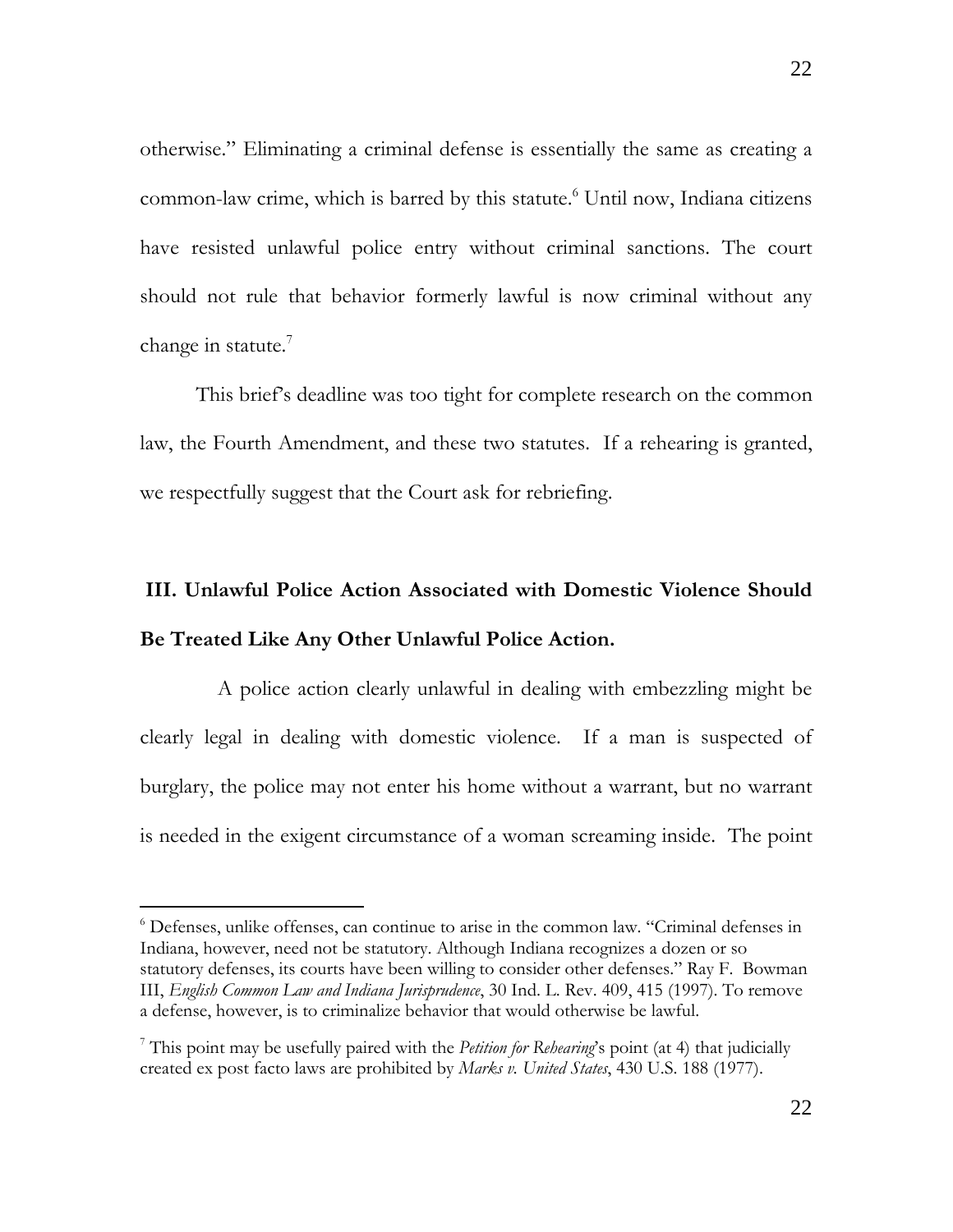of law to be decided in this rehearing takes it as given that the police entry in a domestic violence case is unlawful. Whichever way it is decided leaves police discretion in domestic violence cases exactly where it has been. The point to be decided is not what is unlawful, but how people may resist what is unlawful. Suppose the wife says, "My neighbor phoned by mistake," but the policeman says, "Since I've gone to all the trouble, how about a hundred bucks or I'll stay for a while?" We do not want to provide a safe harbor for police malfeasance. The lawfulness of entry should depend on the facts, but once it is clear that entry is unlawful, resistance should not be criminalized just because of the charge.

 *Barnes* shows the problem. Mrs. Barnes tried to telephone her sister and. Barnes grabbed the telephone and threw it against a wall (Tr. 77, 78). She telephoned the police on her cell phone, telling the dispatcher that Barnes had not struck her (Tr. 77). When the police arrived, Barnes was leaving (Tr. 16). Mrs. Barnes came out to the parking lot and told the officers she hadn't been struck (Tr. 81-82). When she and Barnes returned to the apartment, she did not invite the officers in (Tr. 47). Barnes was not charged with battery against Mrs. Barnes.

23 By the time the police arrived, the husband and wife were not even in the same building. Nobody was ever arrested for domestic violence. A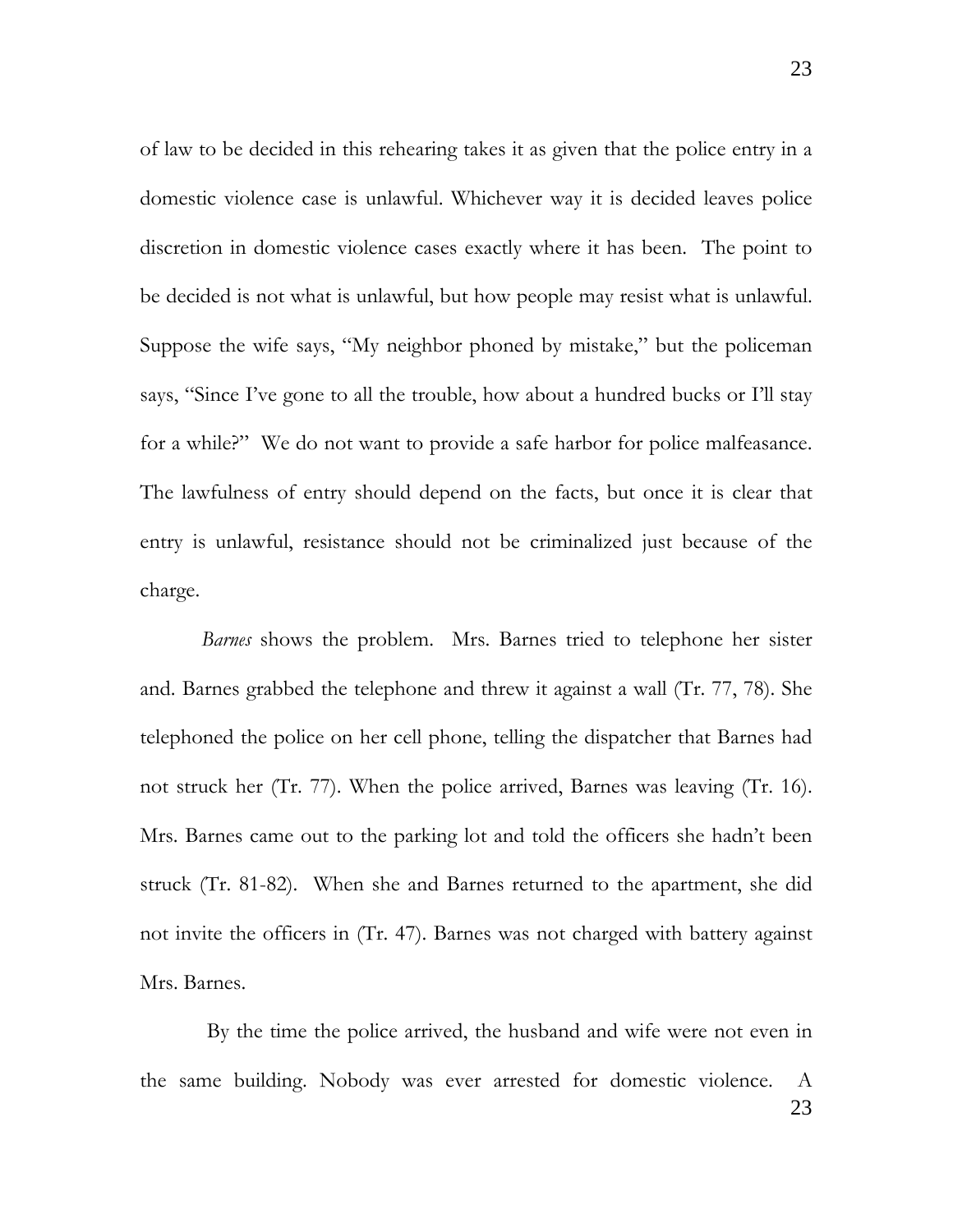defendant's criminal liability should not depend on how a dispatcher checked the box for a 911 call but on what the defendant did.

## **CONCLUSION**

 Police getting pushed is not too high a price to pay for safety from unjustified entry by the forces of state security. Amici respectfully request that this Court hold that there exists in Indiana a right at common law to reasonably defend oneself and one's home against unlawful police action.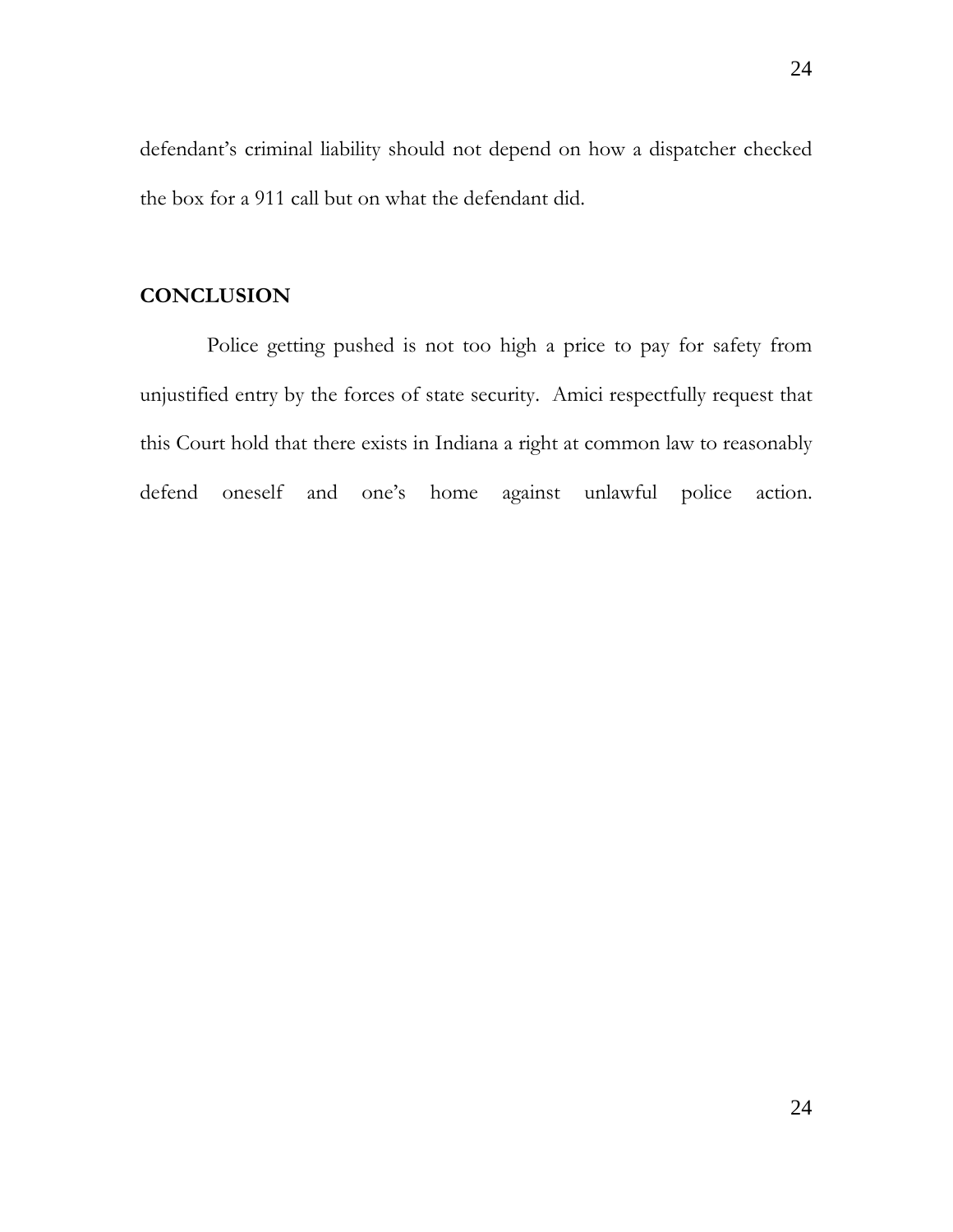Respectfully submitted,

Eric Bohnt

Eric C. Bohnet, Attorney No. 24761-84 6617 Southern Cross Drive Indianapolis, Indiana 46237 ebohnet@bohnetlaw.com (317) 750-8503 *Attorney for Amici Curiae* 

Dated: June 13, 2011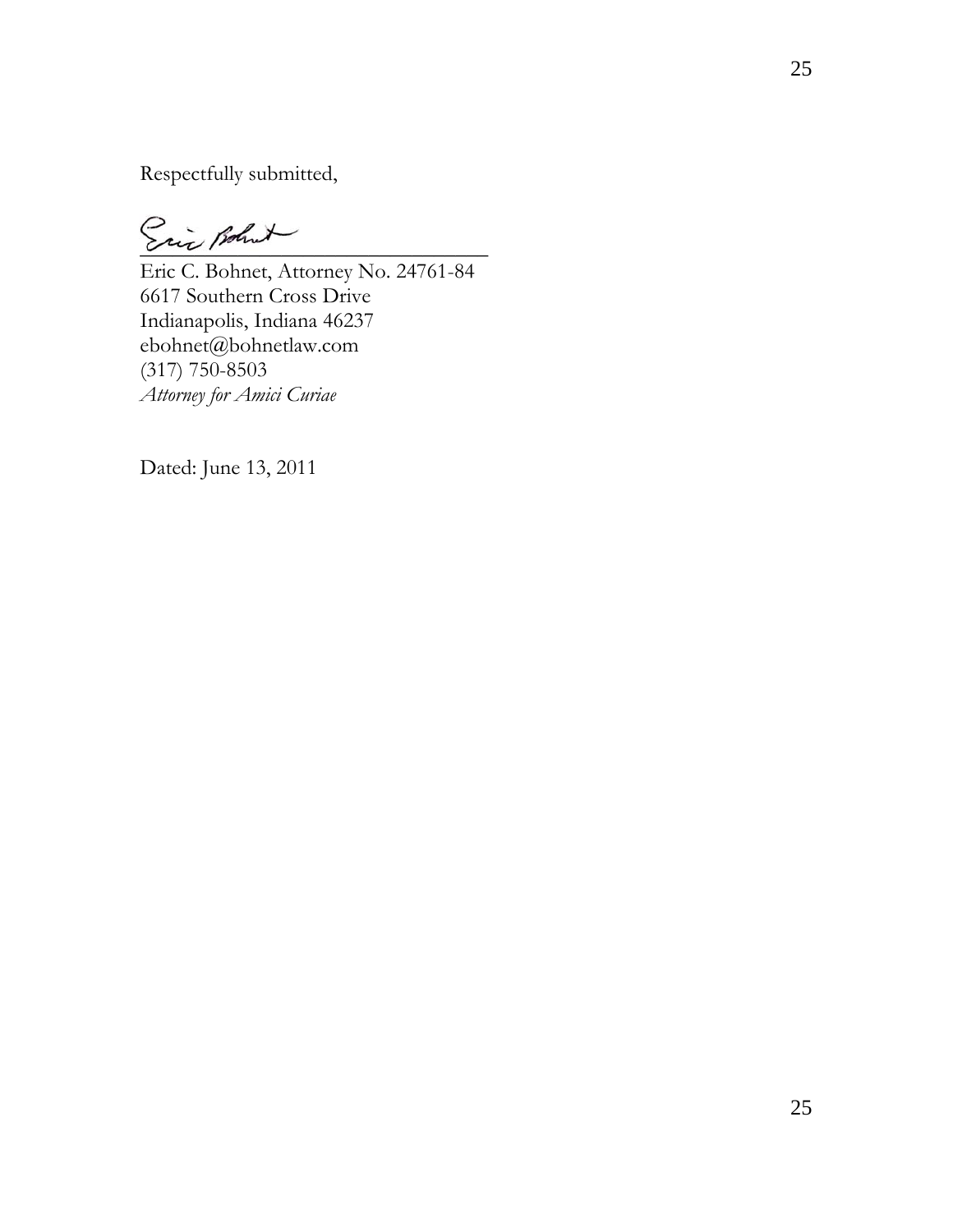## **WORD COUNT CERTIFICATE**

 As required by Indiana Appellate Rule 44, I verify that this Brief of Amici Curiae contains no more than 4,200 words.

Eric Bohut

Eric Bohnet